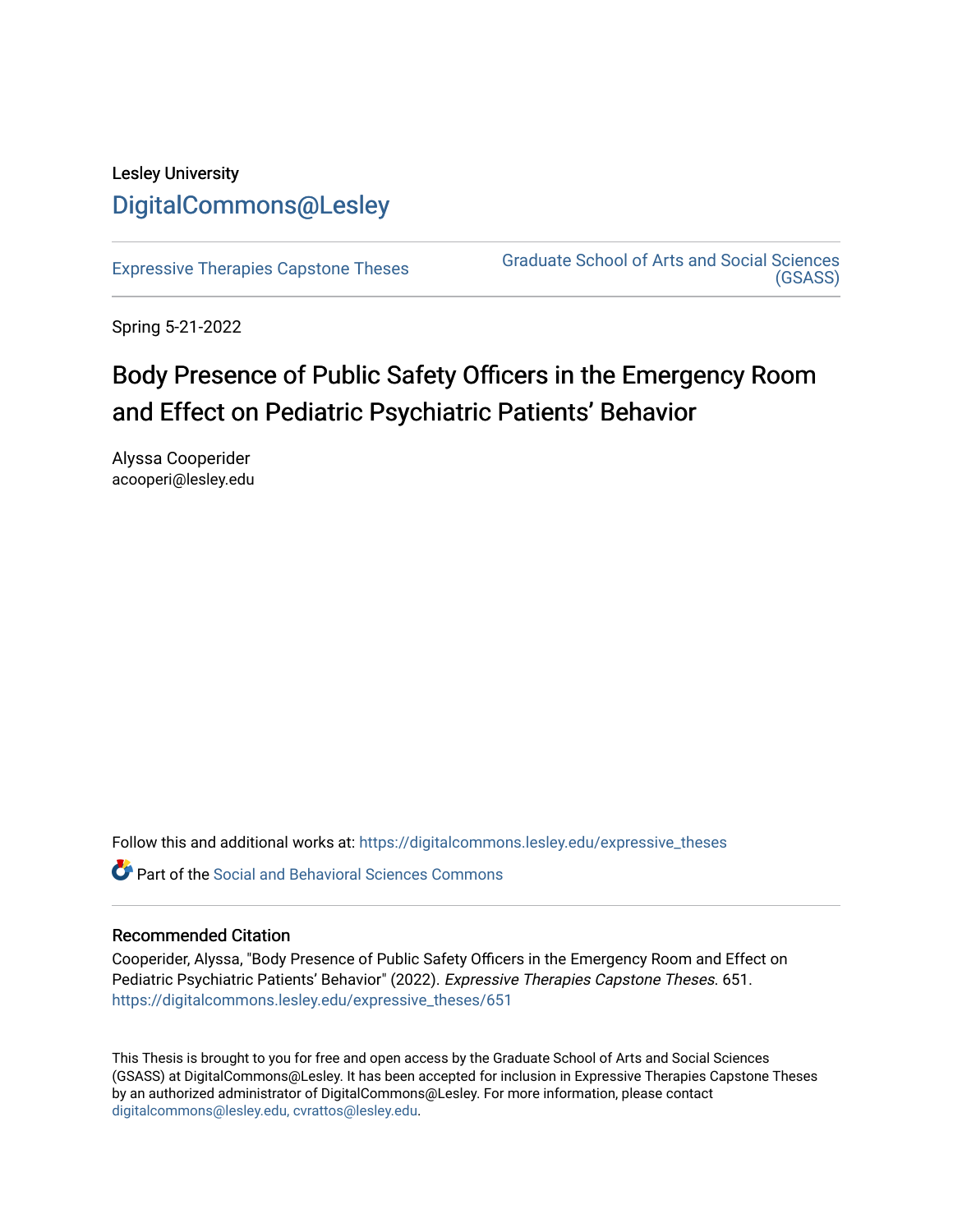# Body Presence of Public Safety Officers in the Emergency Room and Effect on Pediatric Psychiatric Patients' Behavior

Alyssa M. Cooperider

Lesley University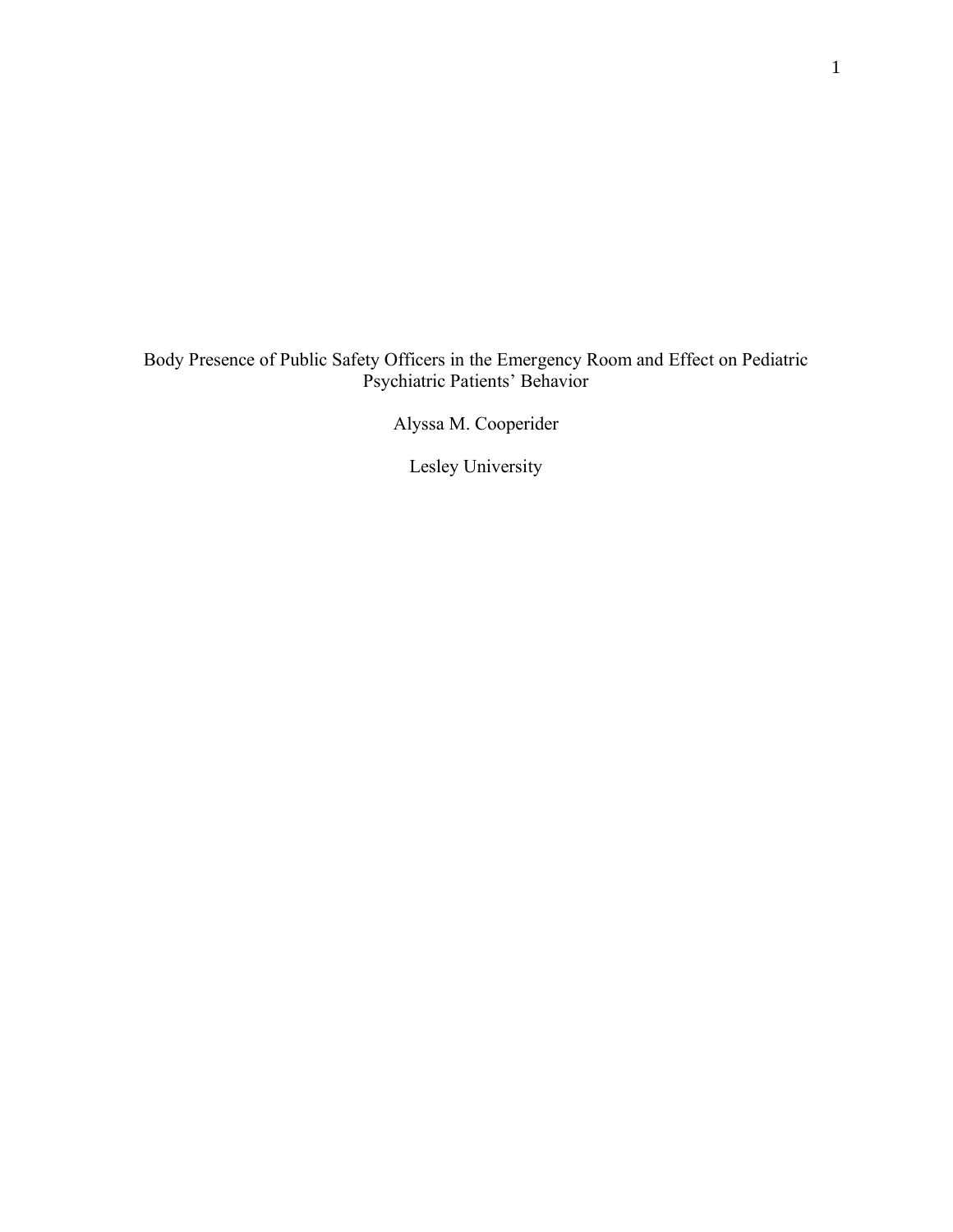#### **Abstract**

This paper addresses how the body presence of public safety officers in hospitals affect pediatric psychiatric patients' behavior while in the emergency department of a community hospital. When speaking of pediatric psychiatric patients, the age range is 4 through 21 years of age. This paper used research on self-regulation, body stance and presence, nonverbal communication and how it played a role into the experience of the pediatric psychiatric patients' behavior. Theories such as Kestenberg Movement Profile and the Laban Movement Analysis are included as well.

*Keywords*: public safety officers, emergency department, child life specialists, emotional regulation, escalation, body presence

*I acknowledge my race and experiences. I am a cis-gender, middle-class, White woman from New England. I live in Massachusetts and had few interactions with non-White peers until attending high school, undergraduate college and post-graduate college. In writing and researching this paper, I consciously sought out work created by Black writers, researchers, and artists to anchor this thesis in the lived experiences of Black individuals and communities.*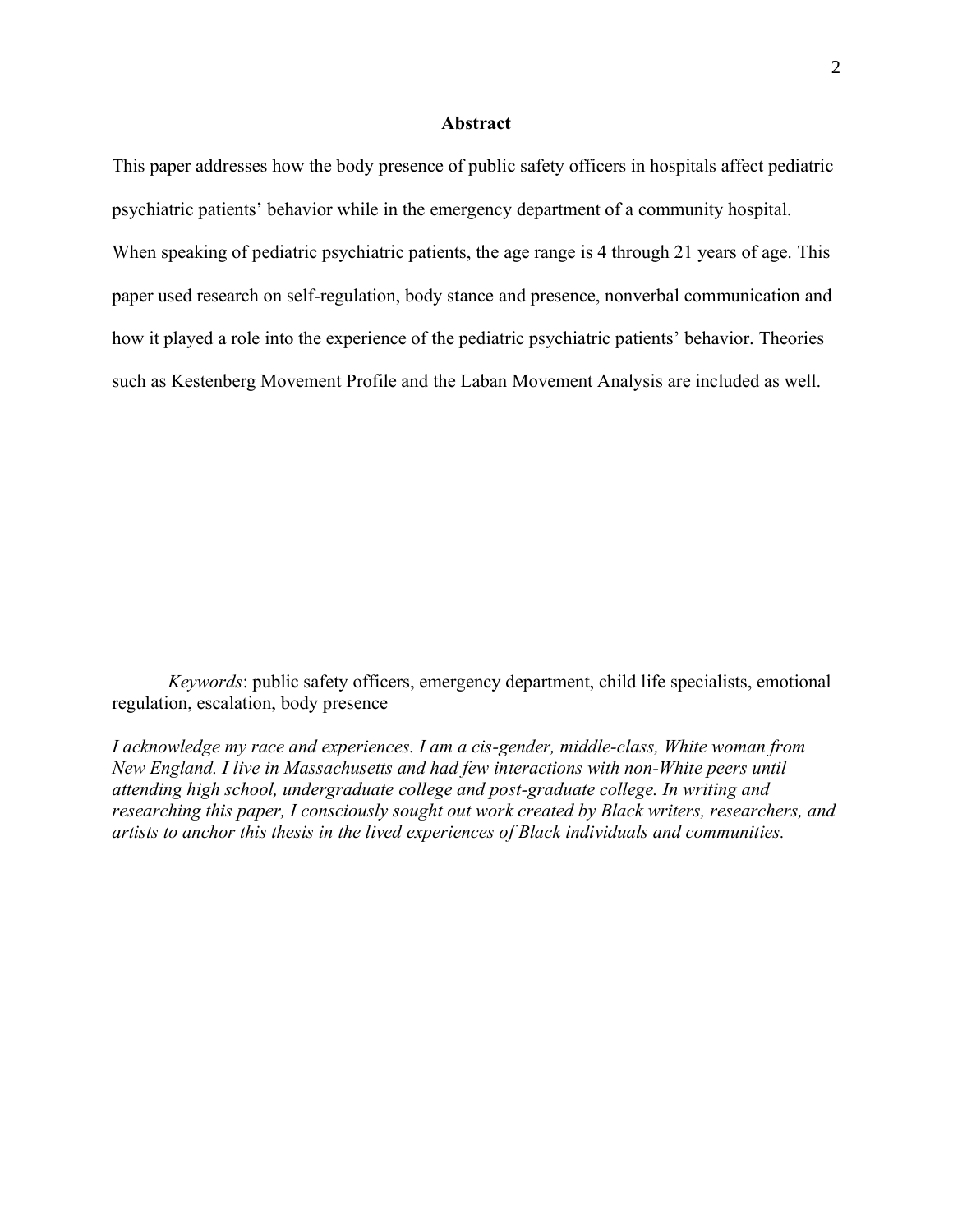#### Introduction

Public safety officers body presence affects pediatric psychiatric patient behavior. A negative or positive stance can shift how patients feel in the moment and may impact their sense of safety. Body language constitutes much of our nonverbal communication as individuals. Approximately sixty five percent of the social meanings of the messages are exchanged with others non-verbally. Human emotions can effectively be transformed through nonverbal communication and are likely to influence others' perceptions. (Subramani, 2010)

Though public safety officers have a different role than traditional police officers, their shared goal is to maintain safety within the hospital including staff, patients, and visitors. It is imperative that public safety officers acknowledge their own body language and non-verbal cues to better serve the pediatric psychiatric population in the ER. From my clinical observation, public safety officers' body language in the emergency department affects pediatric psychiatric patients' behavior and can either be positive, negative, or neutral. Nonverbal communication is the foundation of a successful relationship or encounter between criminal justice personnel and suspects or criminals, as well as being a powerful method that cannot be feigned (Otu, 2015).

Public safety officers' training consists of verbal de-escalation/crisis intervention, HIPAA and privacy laws, security equipment training, active shooter response, use of force and restraints, incident reports, CPR/first aid, infant and child abduction response, firearms training and drug diversion training (Staff, 2019). While integral topics are addressed in the training of public safety officers, there is a lack of body attunement and awareness being taught in the training. Interestingly enough, additional insights from this site include that just under a third of hospital respondents (31 percent) said they are somewhat to very unsatisfied with the amount of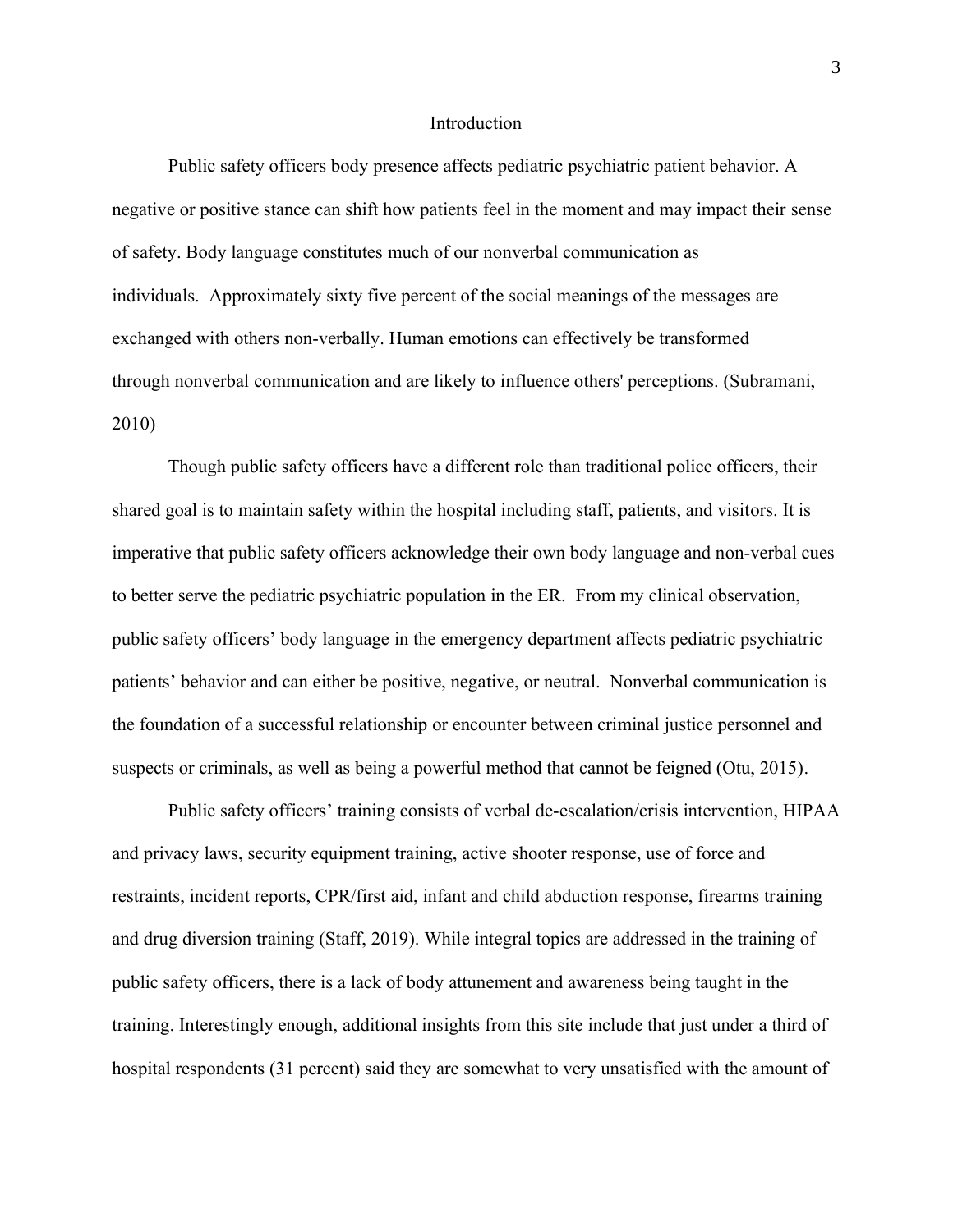training their officers receive (Staff, 2019). Speculation for the unsatisfied training could be around the missing piece of the body.

American Dance Therapy Association (ADTA, 2022) defines training for therapists as focused on movement behavior as it emerges in the therapeutic relationship. Expressive, communicative, and adaptive behaviors are all considered for group and individual treatment. Body movement, as the core component of dance, simultaneously provides the means of assessment and the mode of intervention for dance/movement therapy.

From the definition of training criteria above, there are similarities in the training that officers and dance movement therapists have such as focusing on relationships whether it be through de-escalation or attunement, however the crucial element missing is the movement behavior and how it affects the relationship between public safety officers and pediatric psychiatric patients.

Emotional regulation is a topic that is brought up when working with children. Emotion regulation consists of the extrinsic and intrinsic processes responsible for monitoring, evaluating, and modifying emotional reactions, especially their intensive and temporal features, to accomplish goals (Thompson, 1994). Emotion regulation is connected to attentional and stress response systems (Gross, 2007; Shields & Cicchetti, 1998) and the maturation of brain systems involved in emotion regulation is facilitated by the early affective communications of the attachment relationship (Schore, 2000). Overtime, the interactive, dyadic process of emotion regulation becomes increasingly internalized and autonomous (Calkins et al., 1998). This progression illuminates why children raised by caregivers who are unable to soothe their distress, who may be a source of terror, or who are unable to read and respond to their cues have difficulty restoring inner emotional equilibrium (Devereaux, 2008). In the hospital, many of the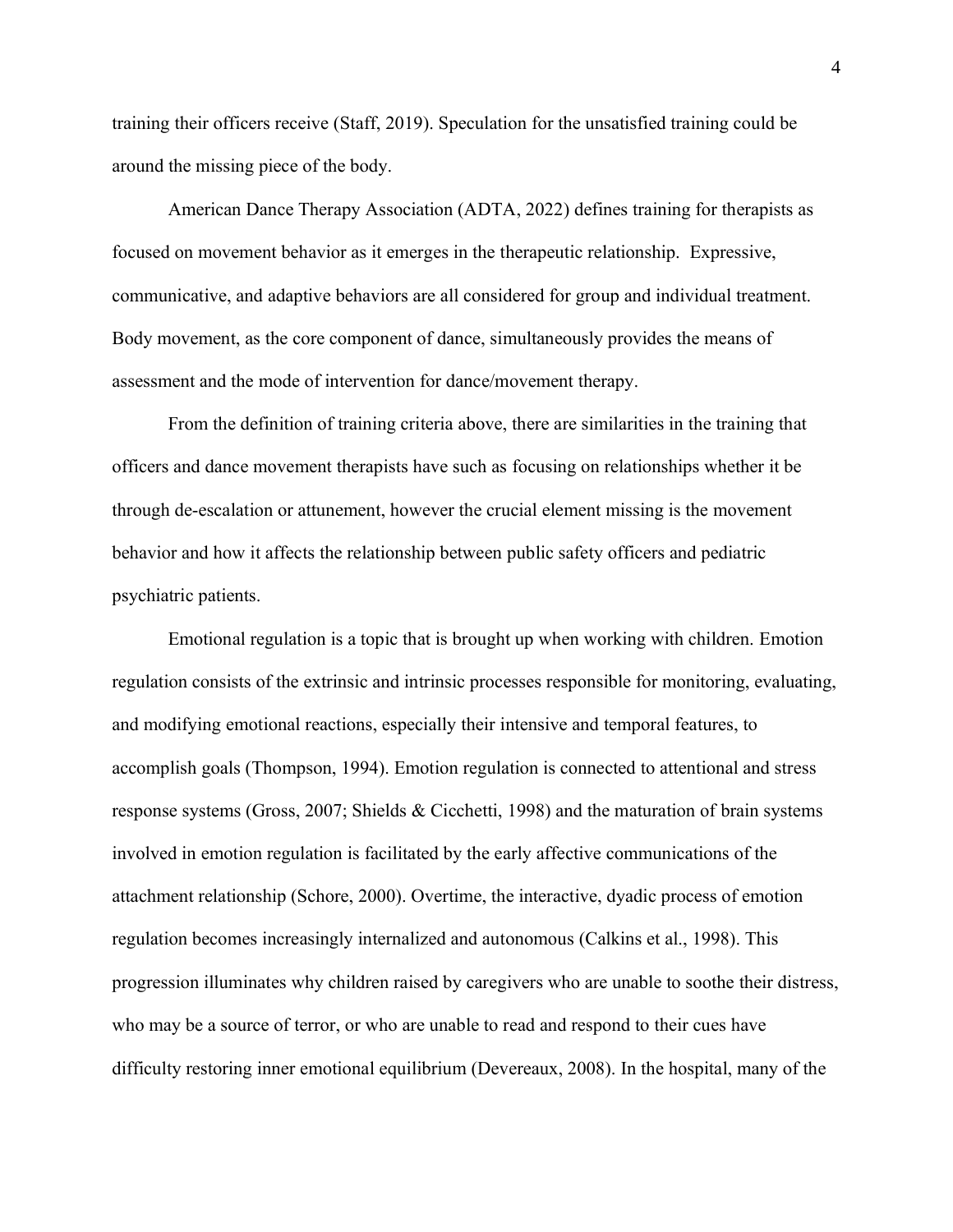children that are in the emergency department as pediatric psychiatric patients have difficulty with self-regulation.

Self-soothing is a skill that takes scaffolding and resilient early childhood providers to teach:

When parents are unable to provide soothing and responsive care-taking, children struggle to learn how to modulate their emotions. Maltreatment exists on a continuum and is addressed in this section from mild to more severe forms. Negative and controlling maternal behavior has been related to poor physiological regulation, less adaptive emotion regulation, and noncompliant behavior in 2-year-old children (Calkins et al., 1998). Another study revealed that children whose parents responded to their negative emotions with harsh coping responses and high levels of personal distress showed fewer negative emotions with peers overall, but occasionally exhibited intense and dysregulated displays. (Fabes, Leonard, Kubanoff, & Martin, 2001)

This was presumably due to having stored and suppressed much of their emotional experiences.

Several other studies have examined the behavioral indices of emotion regulation skills in severely maltreated children. Institutionalized children who spent their first two to four years of life in a residential nursery, where personal relationships between staff and children were discouraged and staff changes were frequent, have presented with atypical emotional developments and attachment difficulties, even after adoption or restoration to biological parents (Tizard  $&$  Rees, 1975). Their most common challenges included poor peer relationships, temper tantrums, clinging, and poor concentration. Four- to six-year-old children exposed to early abuse and/or neglect have been shown to exhibit more dysregulated emotion patterns in response to witnessing inter-adult anger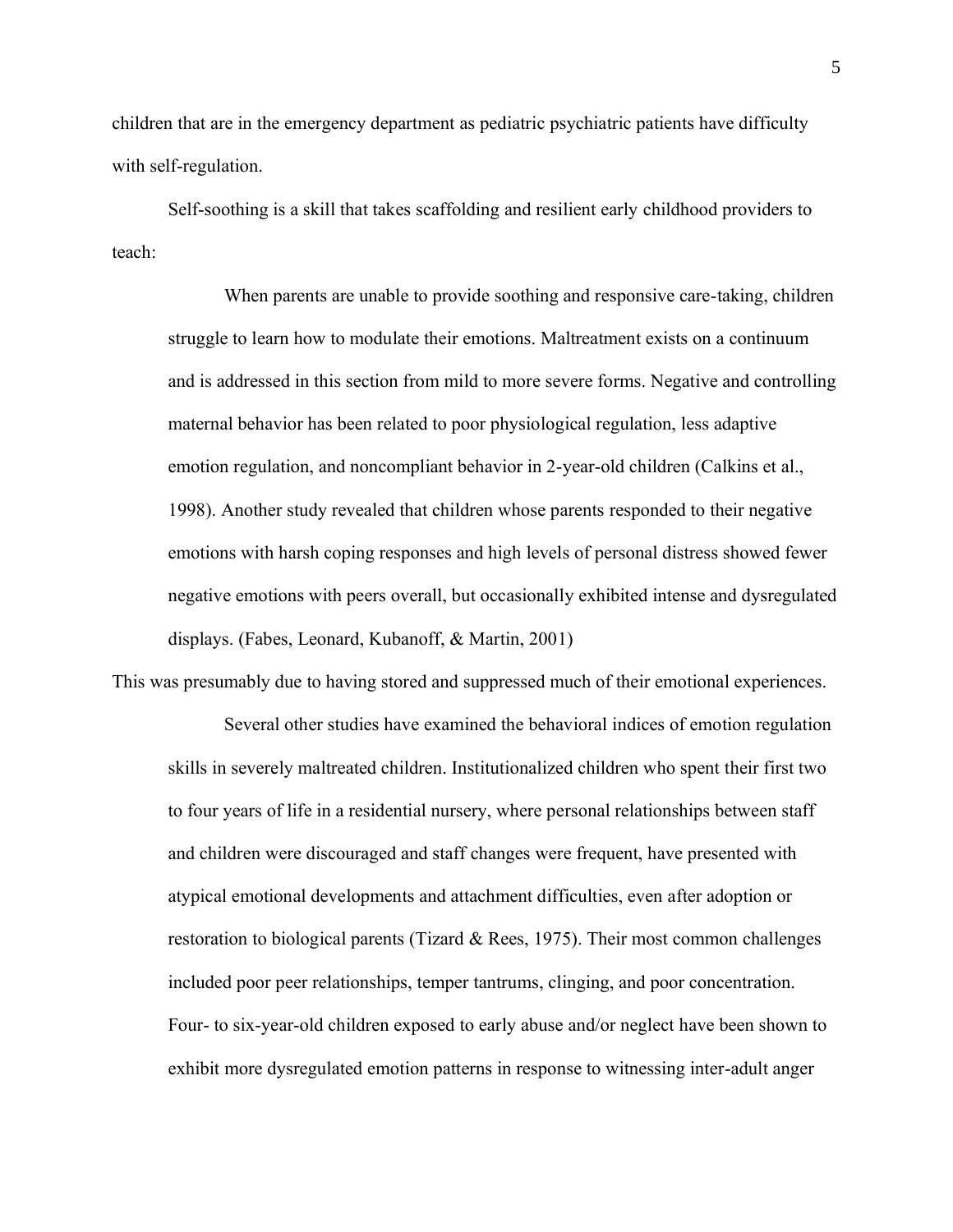than non-maltreated children (Maughan & Cicchetti, 2002). In six- to twelve-year-old children living in impoverished inner-city neighborhoods, a history of abuse has been shown to predict emotion dysregulation, affective lability/negativity, and socially inappropriate emotion expressions (Shields & Cicchetti, 1998). In another study of maltreated children ages six to twelve years, the children expected less maternal support in response to emotion displays, reported being less likely to display emotions to their mothers, and generated fewer effective coping strategies for anger than a group of nonmaltreated children. These studies reveal the profound impact of early maltreatment on childrens' emotional development. (Betty, 2013)

This could relate to hospitalized children as there are many factors that bring them into the emergency department such as abuse, malnourishment, behavioral outbursts, and difficulty self-soothing. Public safety officers can sometimes act on as a parental figure in the hospital while no other parent is present. They enforce rules and structure, scaffold with activities of daily living, and are an overall consistent presence throughout the department for the children.

Wright (2010) stated how law enforcement can use gaze aversion and body language as a tool for deception in cases. The study involved 50 police officers with a mix of men and women who watched videos of tapes of people testifying and had to decide if they felt the person was lying or not. The top categories they found for deception in the results section was eye contact, body language and vocal characteristics.

Overall, the findings from the Wright (2010) study suggested that police officers' beliefs about cues to deception may not be inaccurate stereotypes. The high mean accuracy of the officers in classifying pleaders as truthful or deceptive and the high use of cues known to discriminate between truthful and deceptive pleaders in the stimulus materials suggest that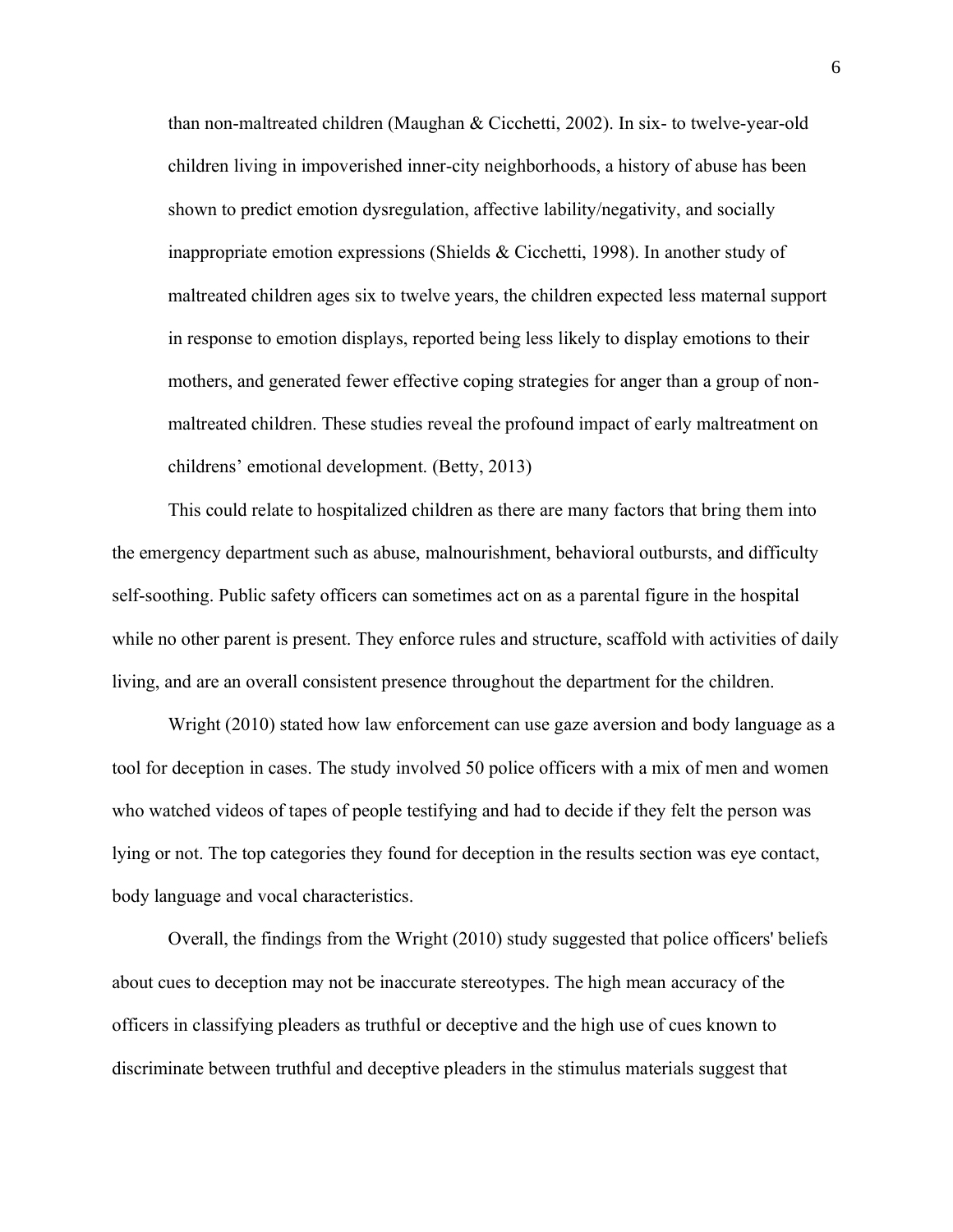officers use some reliable cues to make veracity decisions. In line with previous research, the most often used self‐report cue was eye contact. This finding is usually reported as demonstrating inaccuracy of beliefs about cues to deception, but as previously argued, findings from mostly low stakes research may not necessarily be applicable in some high stakes contexts; indeed, in the stimulus materials used in the present study, gaze aversion was related to deception (Wright, 2017).

With this being said, pediatric patients in emergency rooms have been facing an epidemic of not enough psychiatric hospitals for them to get treatment, especially in the midst of the COVID pandemic. While the rate of pediatric emergency medical visits decreased during covid, the rate of mental health-related visits increased by 44.2% (1,977 visits) in comparison to the average rate from 2017 to 2019 (1,371 visits in average) (Fernandez & Gindt, 2021). In response to this upsurge, the children often wait in the ER for an extended period of time, sometimes up to multiple weeks for a pediatric psychiatric bed to become available. Throughout their stay in the ER, they meet with nurses, doctors, mental health counselors, social workers, public safety officers, and child life specialists daily to co-create treatment plans for them. Professionals in all fields should be mindful of their body language and how their appearances send a message to communicate effectively, especially medical professionals. (Ravi & Vethabothagam, 2021).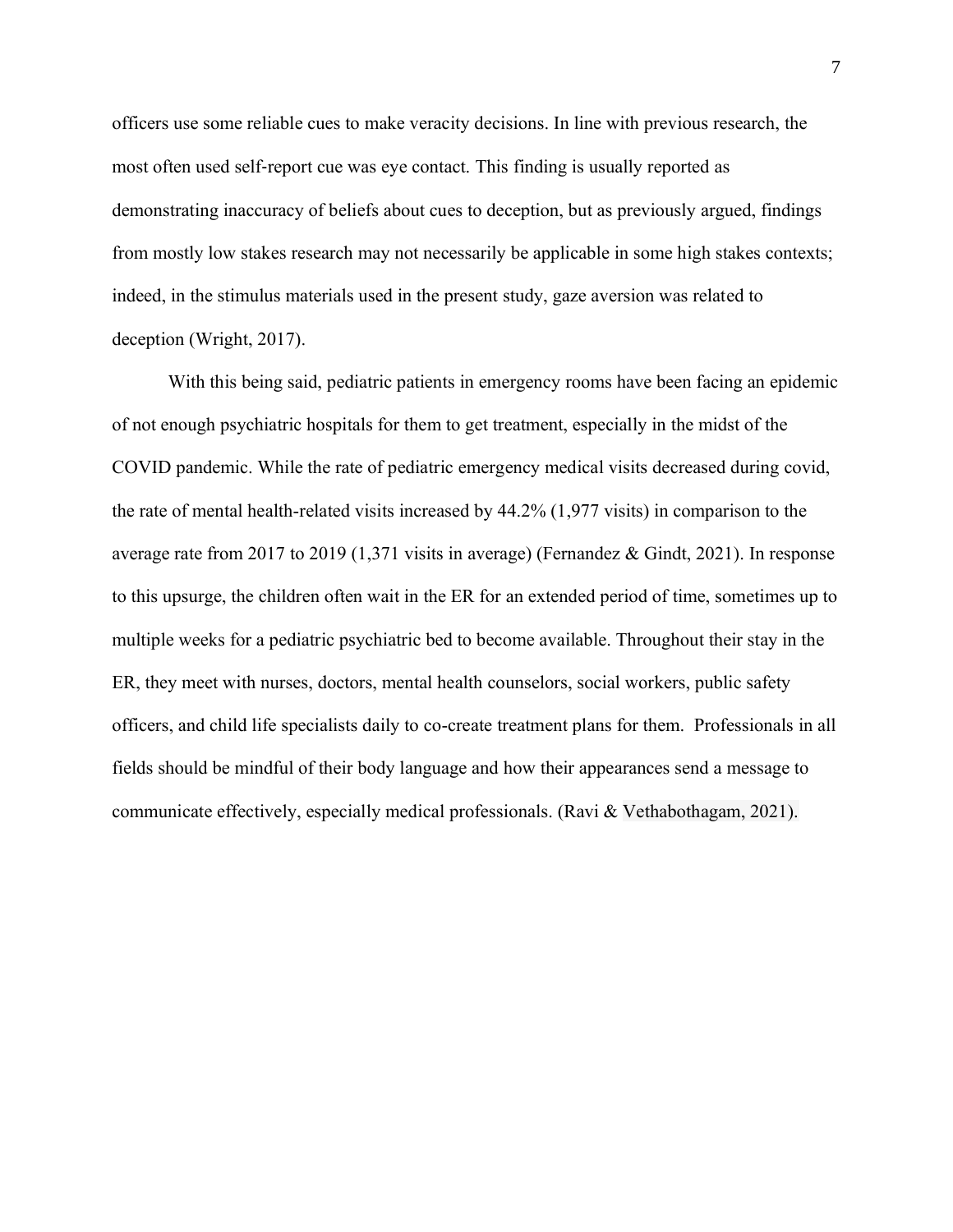



Non-verbal communication plays a vital role throughout the medical interview. The public safety officers' jobs are to make sure the children are acting safe in the hospital and are often present during the medical interview with the doctors, nurses, social workers, and child life specialists. Professionals in all fields should be mindful of their body language and how their appearances send a message to communicate effectively, especially medical professionals. Nonverbal communication plays a vital role throughout the medical interview (Ravi & Vethabothagam, 2021).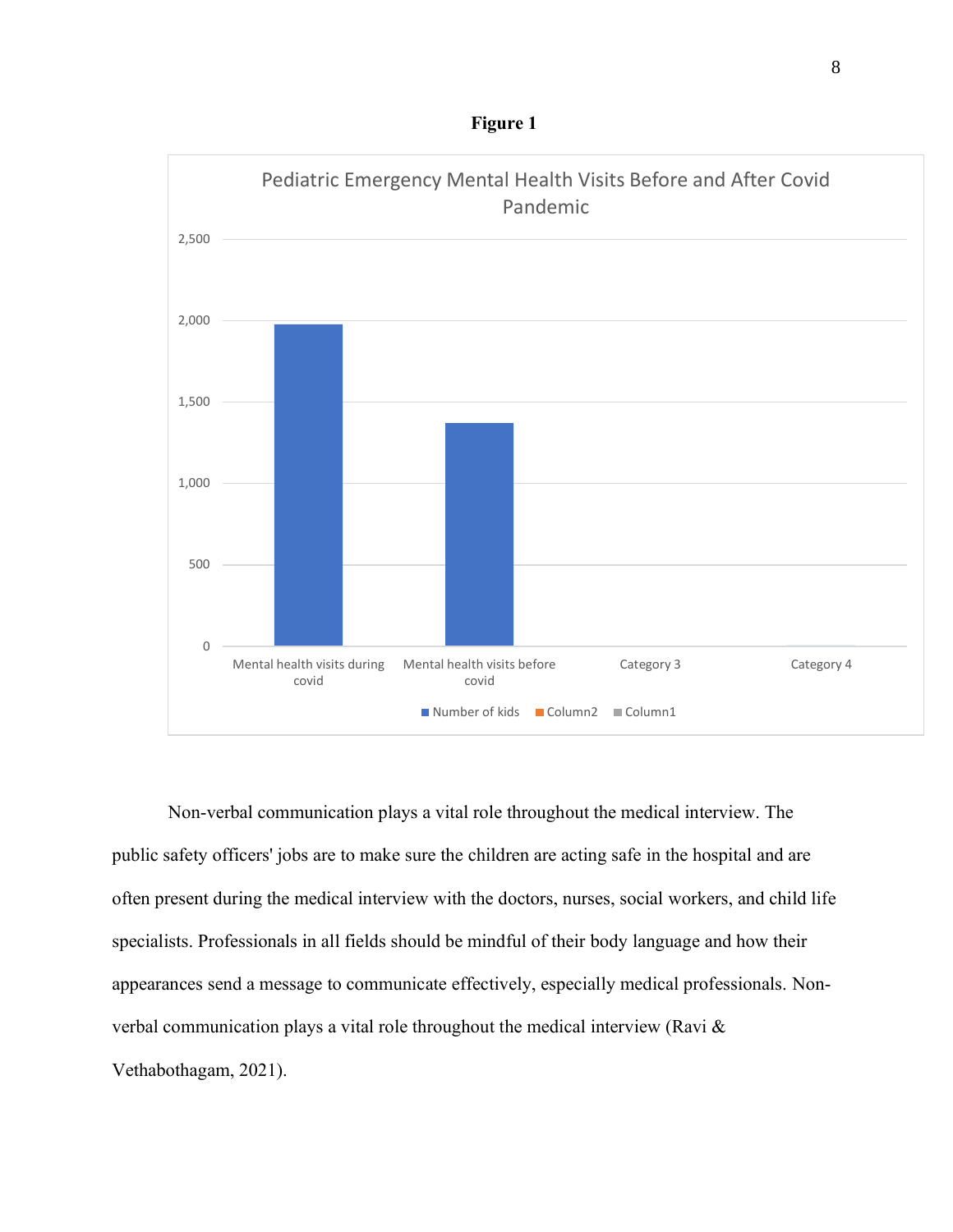Due to this, public safety officers stand outside the children's' rooms, oftentimes with their arms "crossed" or hands behind their back, which could be perceived as somewhat threatening based on children's experiences with public safety officers or police presence in their lives. There is a large racial gap in children's experiences with figures of authority such as security guards and police. In a New Orleans school study, about 77% of white students reported feeling safer when guards were present, but only about 54% of black students reported the same. (Bryan, 2020).



**Figure 2**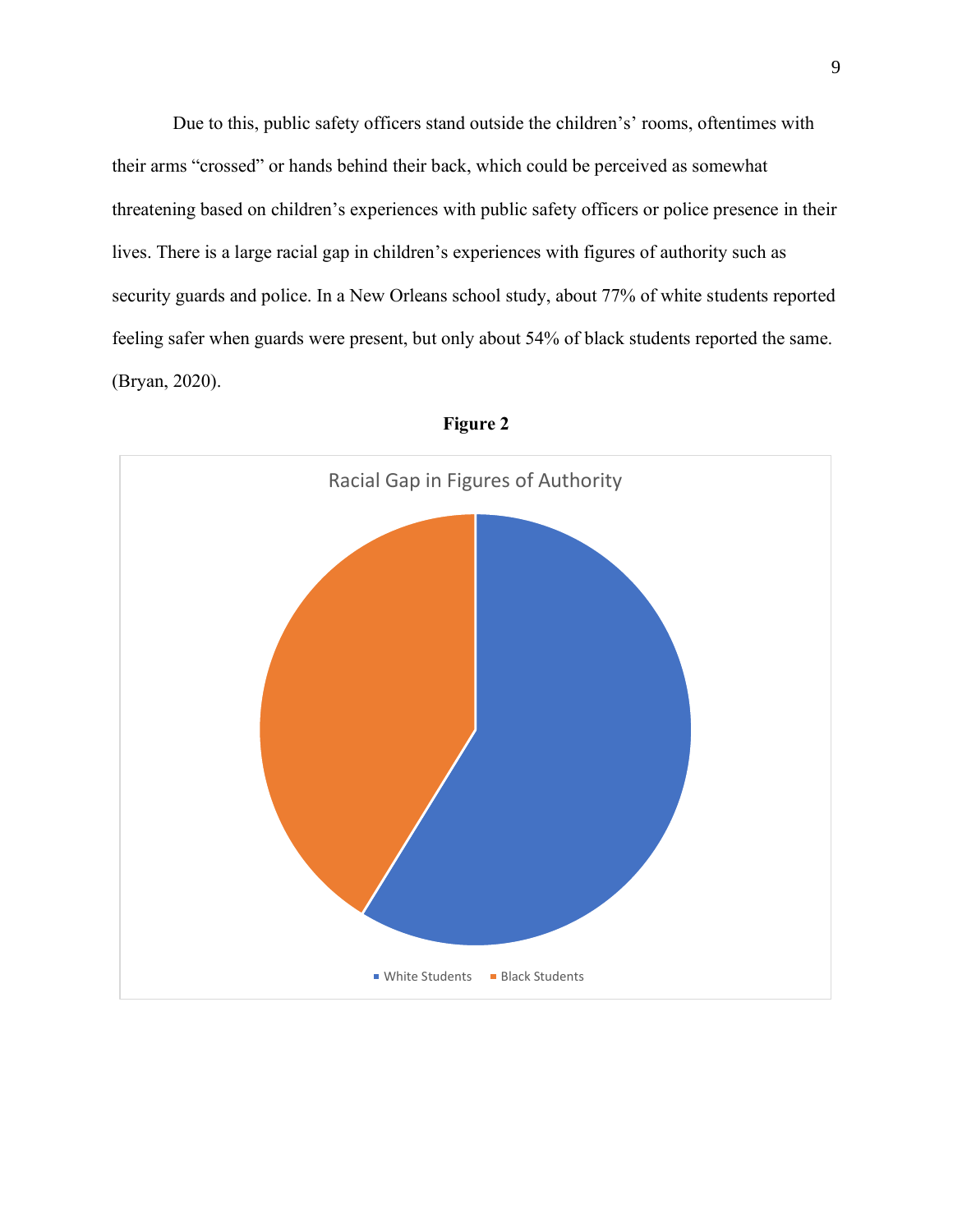What initially peaked this literature interest for me was through my experience and initial observation while working at emergency departments in an urban northeastern town in the United States. Through my observation and interoceptive experience as a certified child life specialist, I noticed when working with pediatric patients experiencing psychiatric crises that public safety officers play an integral role in the treatment team in the de-escalation process of the child and how greatly their body presence can affect that. When a child becomes agitated, I have observed when officers utilize a more "neutral" non-verbal stance such as relaxed shoulders, hands by their side, and a relaxed gaze that children are more receptive to verbal deescalation. When an officer answers a call or interacts with others, they must project a sense of authority and confidence without making citizens feel uncomfortable or intimidated. By focusing on making adjustments to personal body language based on the situation, an officer could improve their ability to address concerns or handle challenges within the community he or she serves. (March 6, 2019. (n.d.).

## Literature Review

The body holds trauma. Unconsciously, trauma or body language experience stays with the body even after consciously forgotten. The body remembers everything what has happened– emotions felt, sensations experienced, whether butterflies in the stomach or a jolt of shock in the chest. (Wu, 2019) This concept is integral when thinking about pediatric psychiatric patients in the emergency department and where they may hold trauma in the body. When patients enter an emergency department, which is already a stressful and potentially traumatic situation, and they may experience harsh or negative body language and that experience remains in their body throughout their entire stay at the hospital. This effect can remain prevalent long after the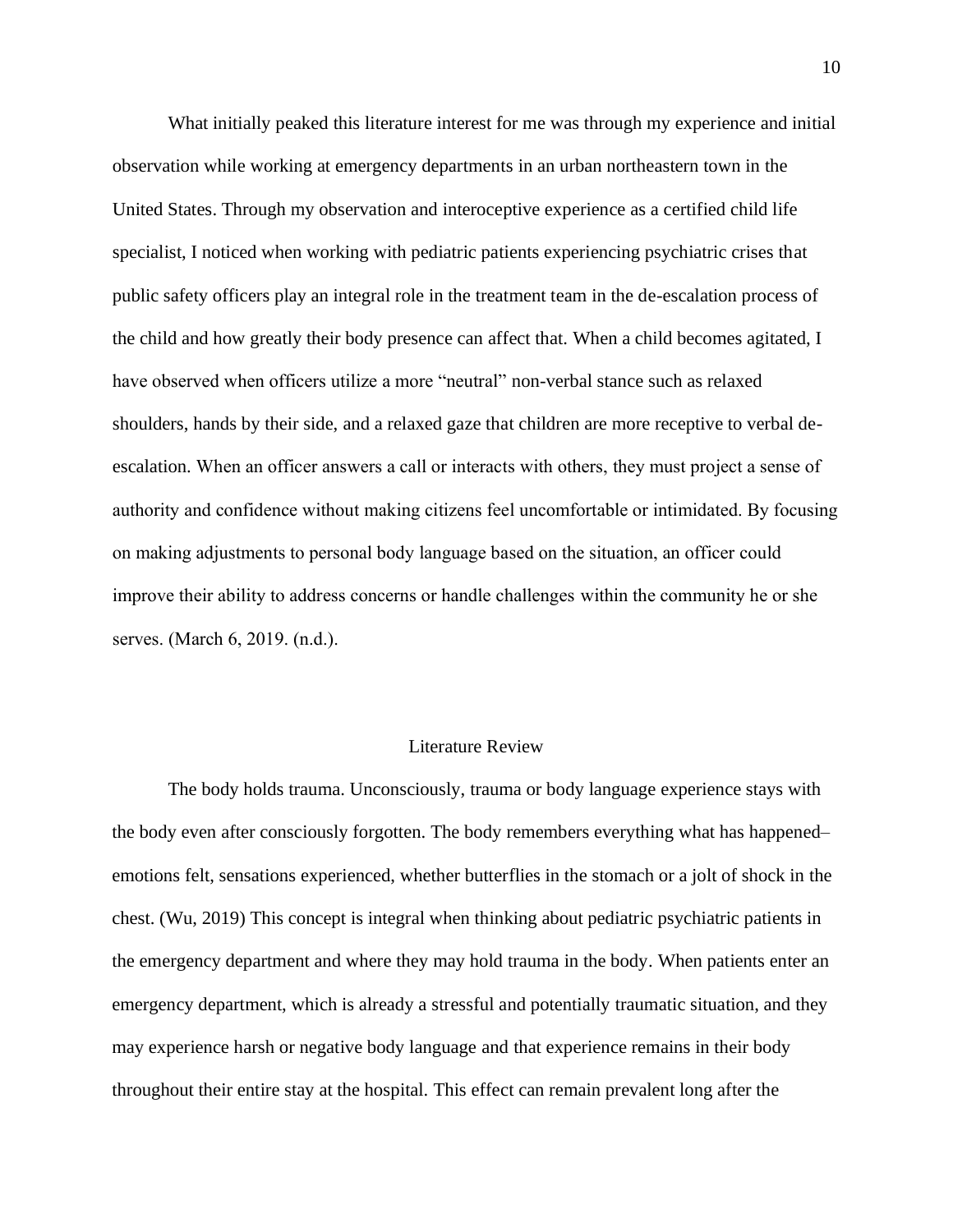negative body language has been directed towards them because bodies unconsciously remember negative experiences. Therefore, the negative body language patients experience when entering the emergency department will stay in them with their body's subconscious memory after the negative feelings of the body language were felt.

Throughout the pandemic, pediatric psychiatric cases rose substantially. The increased caseload causes increase stress on both medical staff and public safety officers. Increased stress and more workload During March through October 2020, among all emergency department (ED) visits, the proportion of mental health-related visits increased by 24% among U.S. children aged 5–11 years and 31% among adolescents aged 12–17 years, compared with 2019 (CDC, 2022).

Mehrabian (1971) published a book that assessed how much nonverbal communication is accounted for in conversation. From his research, he concluded that 55% of communication is dependent on the speaker's body language, 38% to the tone of their voice, and only 7% to the credibility of the actual words. In a recent study, Sarla (2021) explained that body language and non-verbal communication are unconscious acts that could be more telling than our verbal language. Non-verbal communication is comprised of the "physical attitude of our body, facial expressions, gazes, and body gestures all [conveying] our intensions and purpose while we communicate" (p. 1). Based on Mehrabian (1971) and Sarla's (2021) studies, it can be suggested that the relationship between public safety officers and pediatric psychiatric patients is highly influenced by body language and behavior.

When talking about body language, there are two different types: open and closed body language. Body language dates back to ancestors who utilized their body as communication when written language was not identified. By opening the hands, unfolding the arms and bodies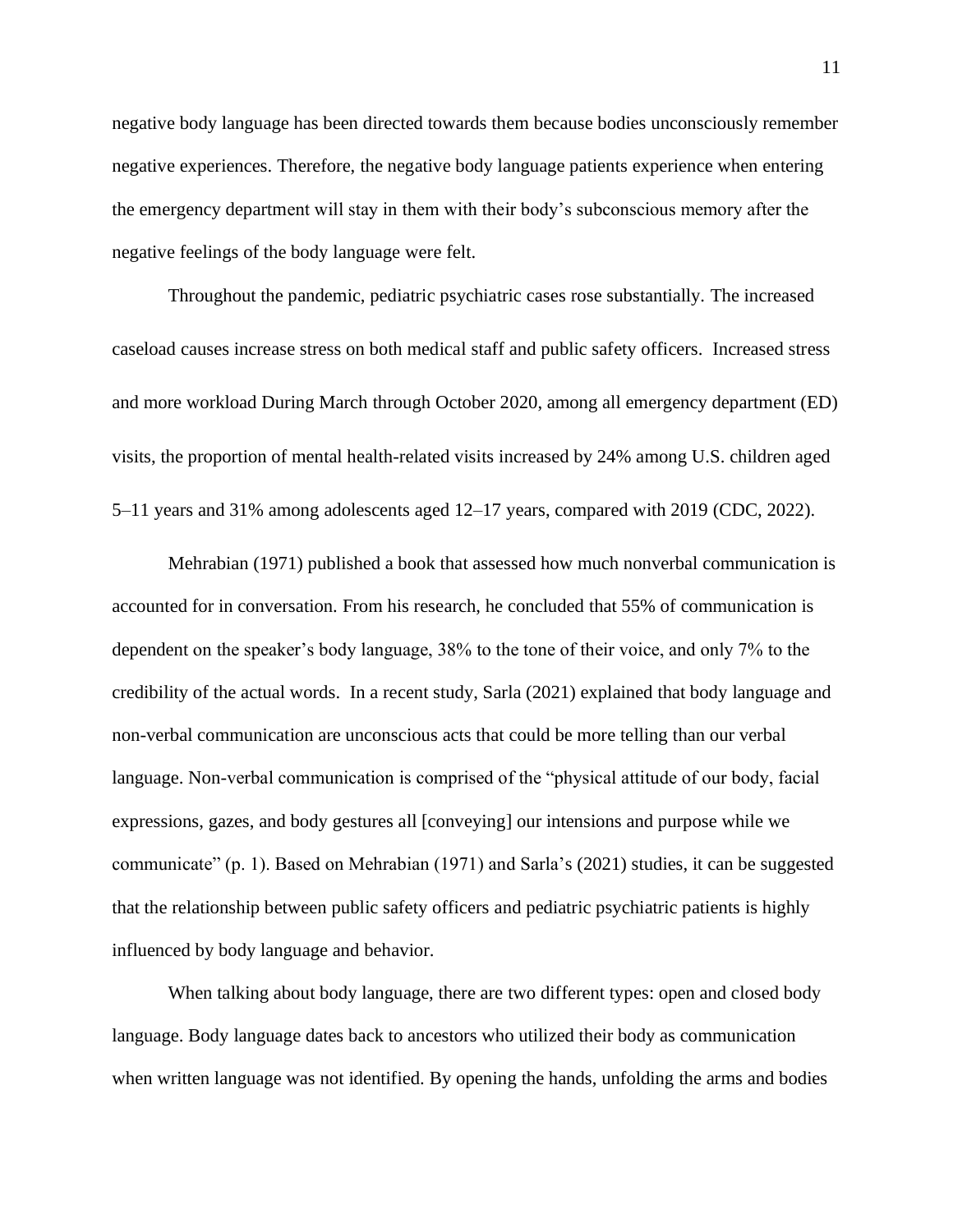people still show that they mean the other person no harm. When people have closed body language, they appear to be physically showing that we are hiding something from the other person and this can be threatening to them. These messages are often received subconsciously by the other person who starts to distrust words and what is meant by them. (Patel, 2014)

This theory is applicable to public safety officers because their stance and body positioning is an aspect that pediatric patients witness for 24 hours a day, often for multiple days and even weeks at. time. Having an open body language is essential to building positive rapport and minimizing escalations within pediatric patients whereas a closed body language could trigger a patient to act out.

Kinesthetic empathy is a term used in the dance movement therapy field. This term describes the ability to connect with someone through movement. This can be experienced from watching someone move, and by moving with another person. Ressler and Kleinman's (YEAR) study states the final concept discussed is that of kinesthetic empathy, which is "the ability, on a body level, to understand and sometimes experience what others are feeling" (p. 355). This is integral for a positive relationship with patients and public safety officers. When officers and children have shared kinesthetic empathy, their relationship is based on understanding the other persons perspective, therefore increasing the rapport between them. This is important because as the officers "watch" the patients all day, the children are more apt to remain calm while in the emergency room therefore increasing their chances of getting placement at a psychiatric hospital. An example of this is if a child is getting agitated and throwing their hands in the air, the officer could empathetically connect with the child from matching some of their movements, not in a way that is mocking. The officer could lean their arm on the wall while attempting to deescalate so their arms are in the same "space" as the child's.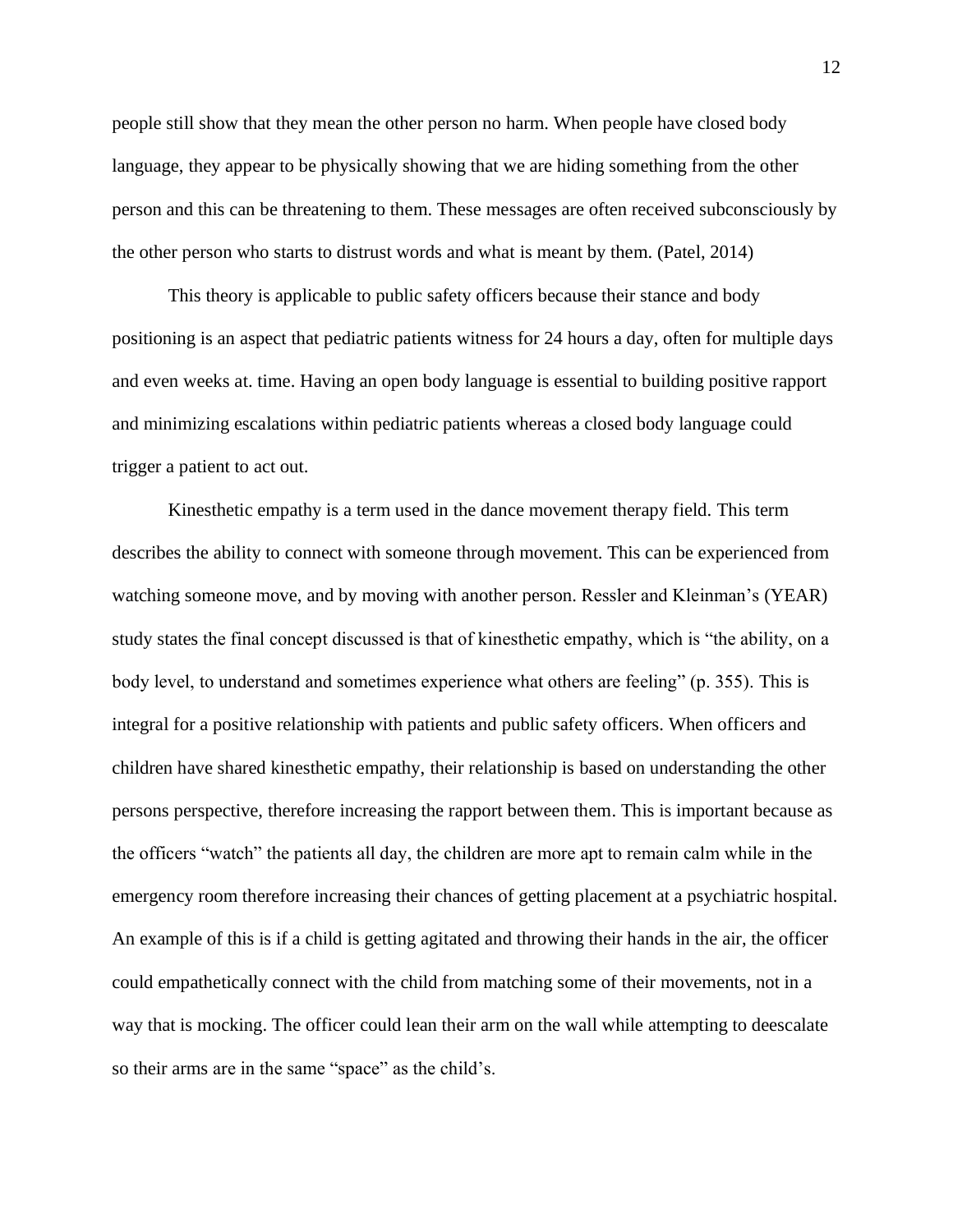Laban Movement Analysis is adept at describing what moves, where it moves, how it moves, and the 'why' of movement, in the relationship of the mover to self, others and the environment [\(Davis, 1970\)](https://www.frontiersin.org/articles/10.3389/fpsyg.2019.00572/full#B32). The smallest (irreducible) movement units described by LMA are components of four main movement categories: Body, Space, Shape, and Effort [\(Davis,](https://www.frontiersin.org/articles/10.3389/fpsyg.2019.00572/full#B32)  [1970;](https://www.frontiersin.org/articles/10.3389/fpsyg.2019.00572/full#B32) [Bartenieff and Lewis, 1980\)](https://www.frontiersin.org/articles/10.3389/fpsyg.2019.00572/full#B10). The Body category describes "what is moving," e.g., which body parts are moving, and the coordination of these parts as well as basic actions such as walking or jumping. The Space category describes "where the body moves," such as the direction of a movement (up/down, forward/backward, sideways open or across), planes the movement occurs in (vertical, sagittal, and horizontal), as well as use of the Kinesphere (e.g., farreach space, peripheral movement), and more. The Shape category can describe changes in the shape of the body itself, moving in relation to one's surroundings, to others and to one's own needs, often reflecting the "why" of movement. We observe Shape when we note such things as whether a body encloses or spreads, rises or sinks. The last movement category is Effort, describing "how the body moves": the qualitative aspects of movement such as lightly, suddenly, freely, etc. Effort reflects the mover's inner attitude toward the movement as manifested in four different Factors: Weight, Space, Time, and Flow, each spanning two opposite polarities. Weight-Effort spans between the poles of *Strong* and *Light* and refers to the amount of force invested in the movement. Space-Effort ranges between *Direct* and *Indirect* and refers to the attitude toward the movement's direction or focus. Time-Effort spans from *Sudden* to *Sustained*, reflecting the acceleration and deceleration of movement. Flow-Effort expresses the mover's attitude toward controlling the progression of movement, from a higher control–*Binding* to little control or moving with abandon–*Freeing* [\(Studd and Cox, 2013\)](https://www.frontiersin.org/articles/10.3389/fpsyg.2019.00572/full#B78).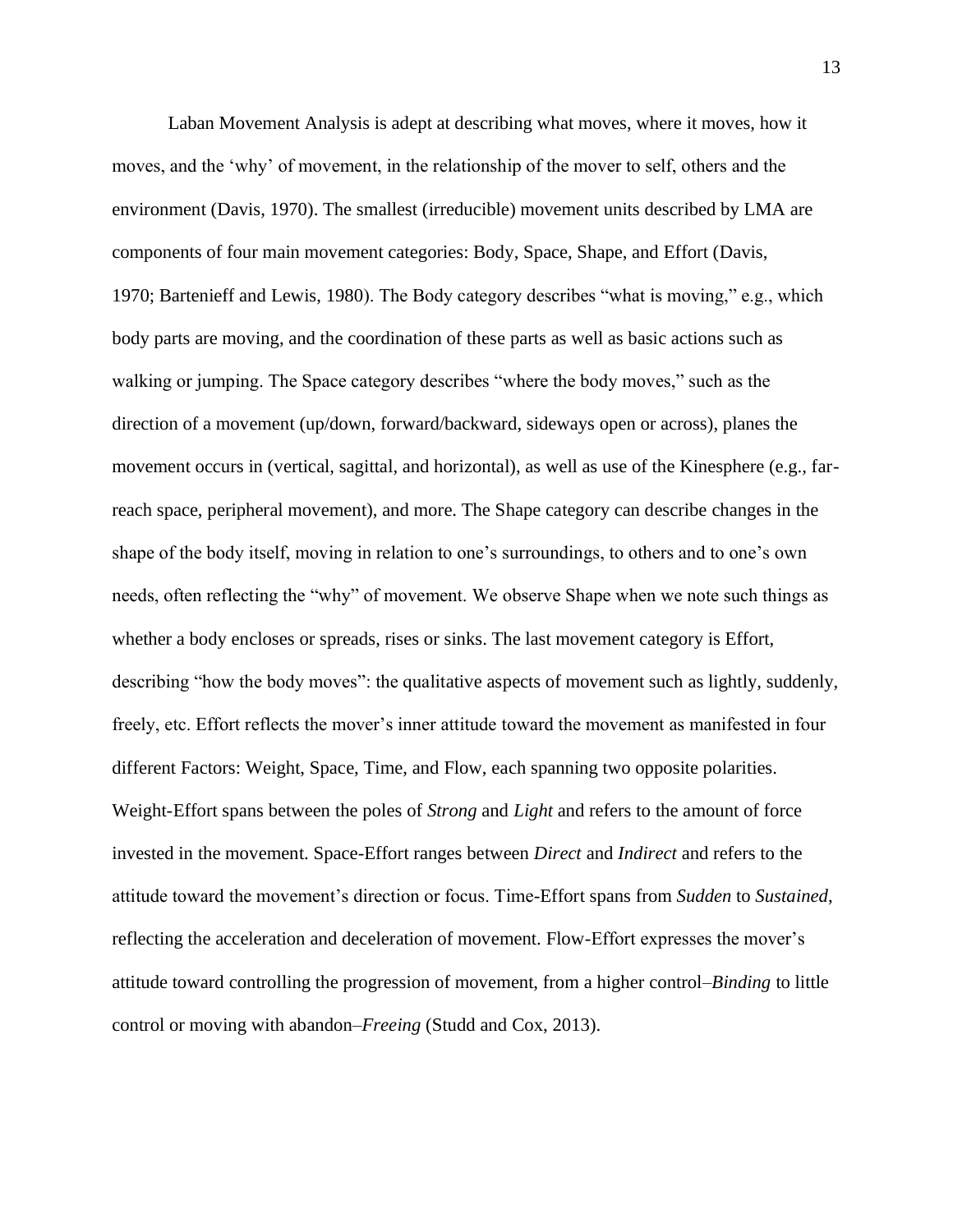This is important because public safety officers must be mindful of their own space, weight, and time positions when working with the kids. A misalignment in their own selfawareness of body language could lead to the child having an outburst and even needing to be restrained. In a study completed in an in-patient hospital, out of 2,411 child and adolescent inpatients admitted during the period under review, 703 (29%) experienced restraint or seclusion (Pogge, 2013)



# **Figure 3**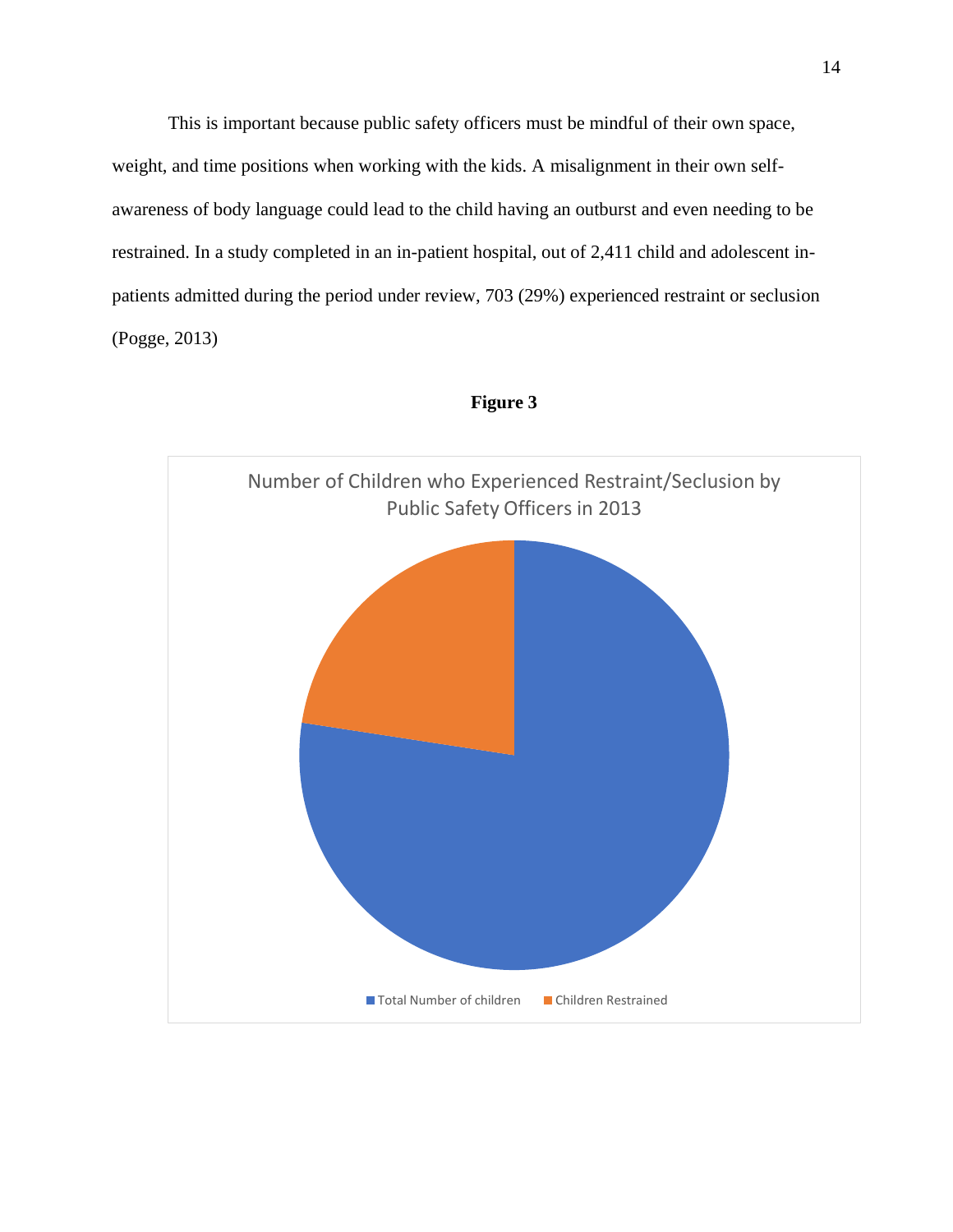When thinking about kinesthetic empathy and incorporating space, weight, and time, a training piece could be integrated into public safety officers for shared space as a recommendation based on the literature and my own as a child life specialist working with this population. The pediatric patients could utilize an intervention where they have to guess what the public safety officers' body language and posture is showing through mirroring. This shared empathy could gently inform the officers what their posture is saying to the children who are observing. It would also be empowering for the children to "try on" movement from the officer, who is in a position of authority.

Body alignment is a large factor that contributes to public safety officers and pediatric psychiatric patients interactions with one another. In dance movement therapy, we often talk about body "planes" and the three usually mentioned are horizontal, vertical, and sagittal. When humans and animals function out of the horizontal plane, movement begins with the head with the weight of the body sitting back into the heels. Individuals tend to lean when talking or resting to one side. It is truly the position of listening, open communication, and exploring. The body makes the classic S-shaped curve when the plane is underdeveloped. These sagittal plane adjustments are due to an inability to achieve verticality due to being clinically fixated or stuck in the earlier developmental horizontal plane. This posture gives the impression that individuals "can't" do what needs to be done in order to be proactive and move forward in life. (Amighi, et.al., 2019 p. 311) Developmentally speaking, we begin in the horizontal position by lying down and learning gross motor milestones. If someone spends much of their body space in the horizontal plane, it may be suggested that the individual has unresolved issues from the first year of life.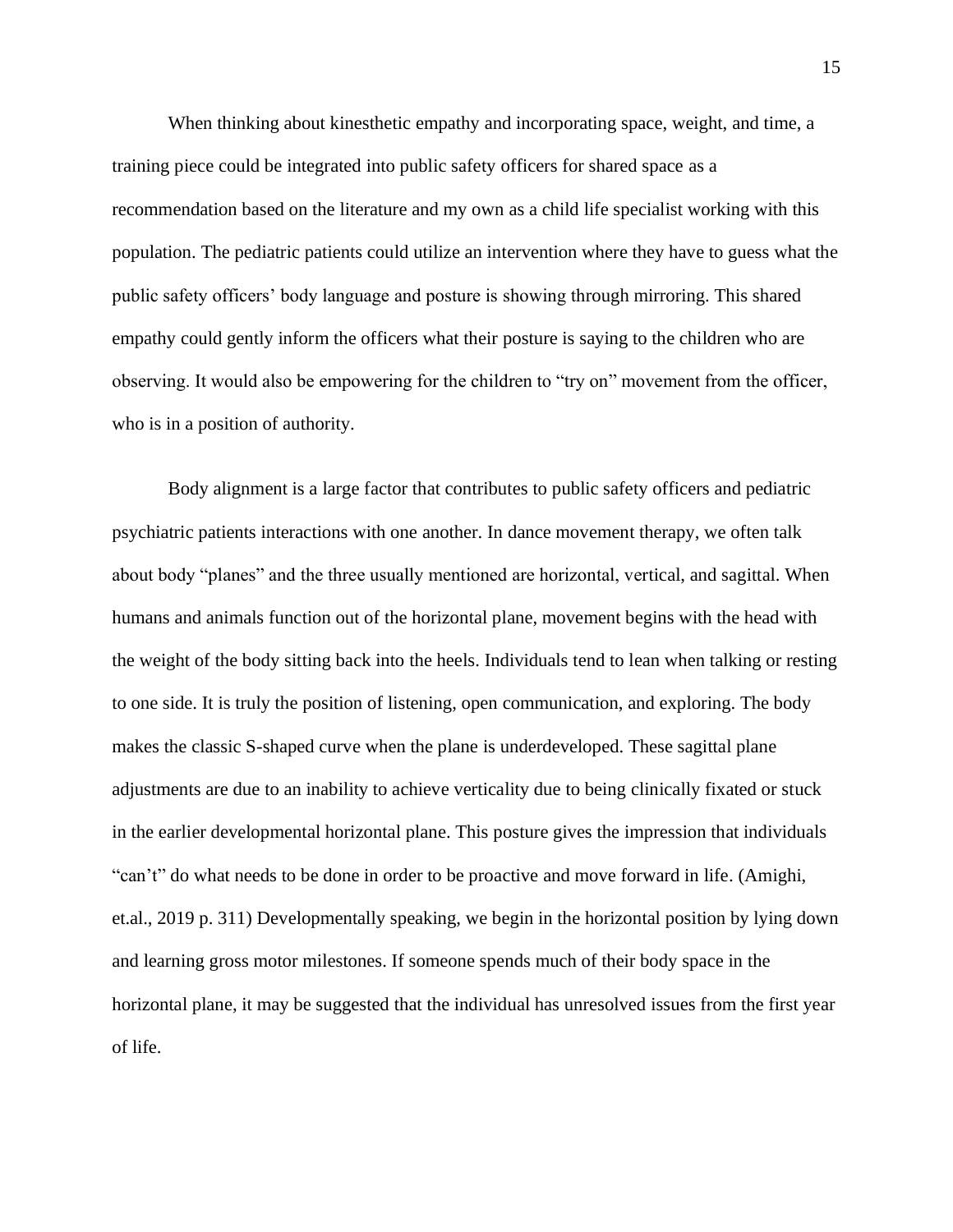The vertical plane is known as the up and down plane. Individuals taking up space in this plane tend to sit upright and self-supported, exhibiting a bipolar shape to the body, even when standing. This plane is projected as power, presentation, asserting, and control. The pelvis is usually tilted forward and legs are wide as in second position in ballet. This posture gives the impression that the individual "won't" much like toddlerhood stage in children. This posture can be typically seen in the classic state troopers stance or salesmen presenting persistently without communicating (Amighi, et.al., 2019 p. 312) Individuals who take up space in this plane may appear with over developed calf muscles, hamstrings, and quadriceps.

The sagittal plane is the forward and backward plane. Individuals who spend time in this plane tend to sit forward or go backwards. They typically narrow bipolarly so that the body has an arrow-like penetrating appearance. If forward in the sagittal, they often have to keep busy "doing" to avoid feeling deeply. They may appear officious, inpatient, and work-addicted. They may also demonstrate a held upper torso shift forward or backward. (Amighi, et.al., 2019 p. 312). Sometimes people in this plane can be described as having a histrionic personality and a history of sexual trauma.

This knowledge of planes is integral for public safety officers as they need to be mindful of their body positioning, especially when thinking in the vertical plane. As stated above, this is the plane typically seen in the classic state trooper's stance. Children, due to their size and their developmental level often take up space in the vertical plane as well. A way to modify this for officers to meet children where they are at, and to minimize their assertive presence, is to shrink down to the child's level in the vertical plane. This can create the kinesthetic empathy and rapport building through a body spatial lens just by a small modification. (Amighi, et.al, 2019)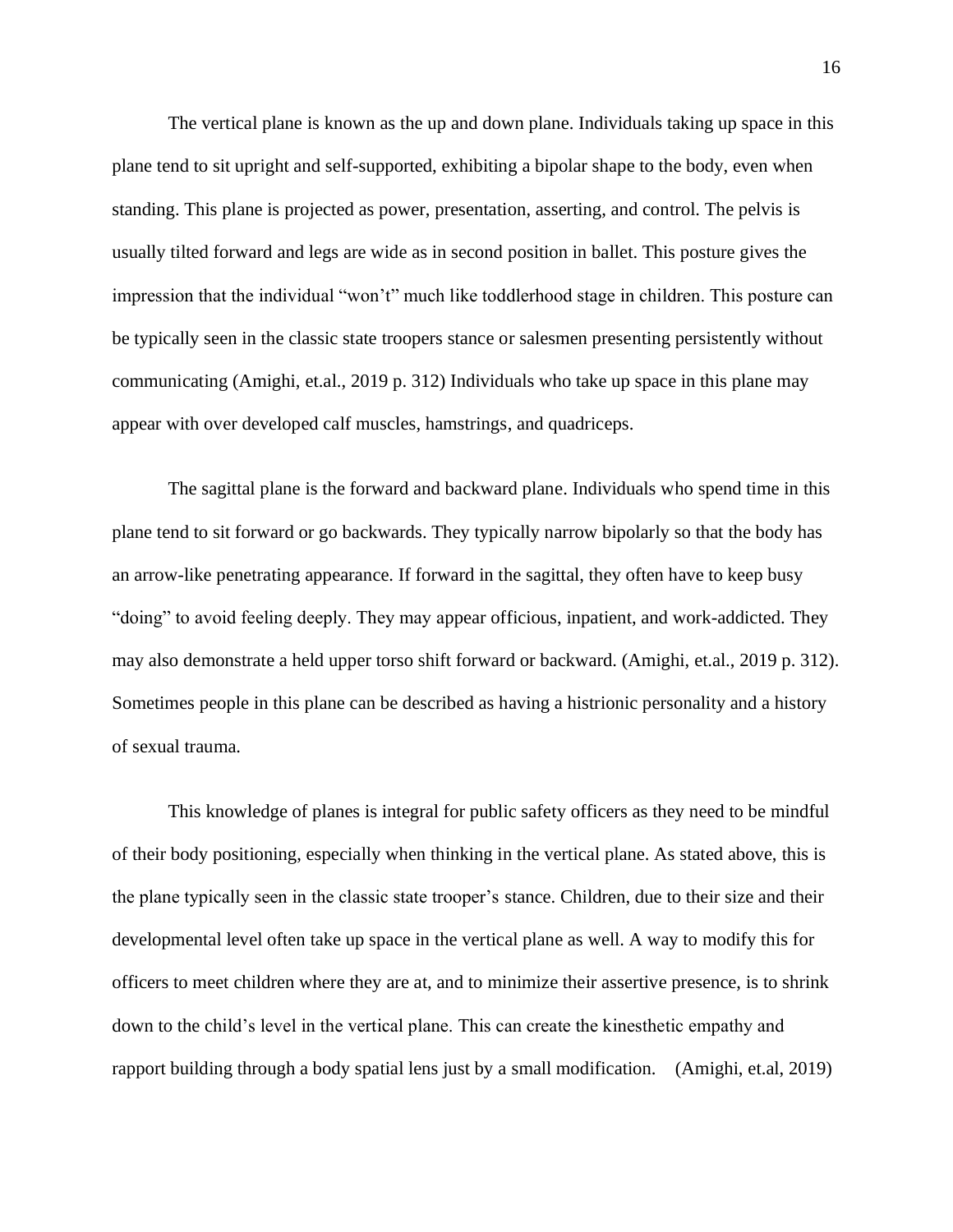A Kestenberg Movement Profile (KMP) concept is matching and clashing. Matching, sometimes referred to as affinity, demonstrates support, syntony, and systemic agreement when movement elements are horizontally affined. (Amighi, et.al., 2019 p. 336) Matching could be useful with officers when a child is dancing around the room, or engaging in visual art making and the officer inquires about the art making to the child. This instills confidence and "matching" within the officer and patient relationship. The officer and child are in harmony. There are times when the officer may actually not want to match with the child. This next concept is called clashing. Clashing demonstrates conflict and can occur vertically within a system. When corresponding movement elements exhibit horizontal clashing, it is called mismatching. (Amighi, et.al., 2019 p. 336)

Clashing could be useful for officers when a child is acting out in a way that is truly unsafe towards the officer such as spitting, kicking, or biting. The officer may clash by changing their tone of voice to sterner to set a boundary, or by standing up over the child to assert a more vertical plane. Clashing may also be used and noticed when there has been a breach of a boundary such as a child asking about an officers' personal life.

In a study (Biondo, 2017), a training program, Nonviolent Crisis Intervention (NCI) was facilitated through Drexel University involving the use of DMT theories and de-escalation. Findings suggest an increase in observational skills, empathy levels, and self-efficacy, and positive views regarding the overall training program as reported by participants. Results from this program evaluation suggest that de-escalation with DMT could be useful in increasing skills that would support safe and effective de-escalations. The study shares two definitions of restraint and seclusion which are used in this specific hospital for de-escalation practices. Generally,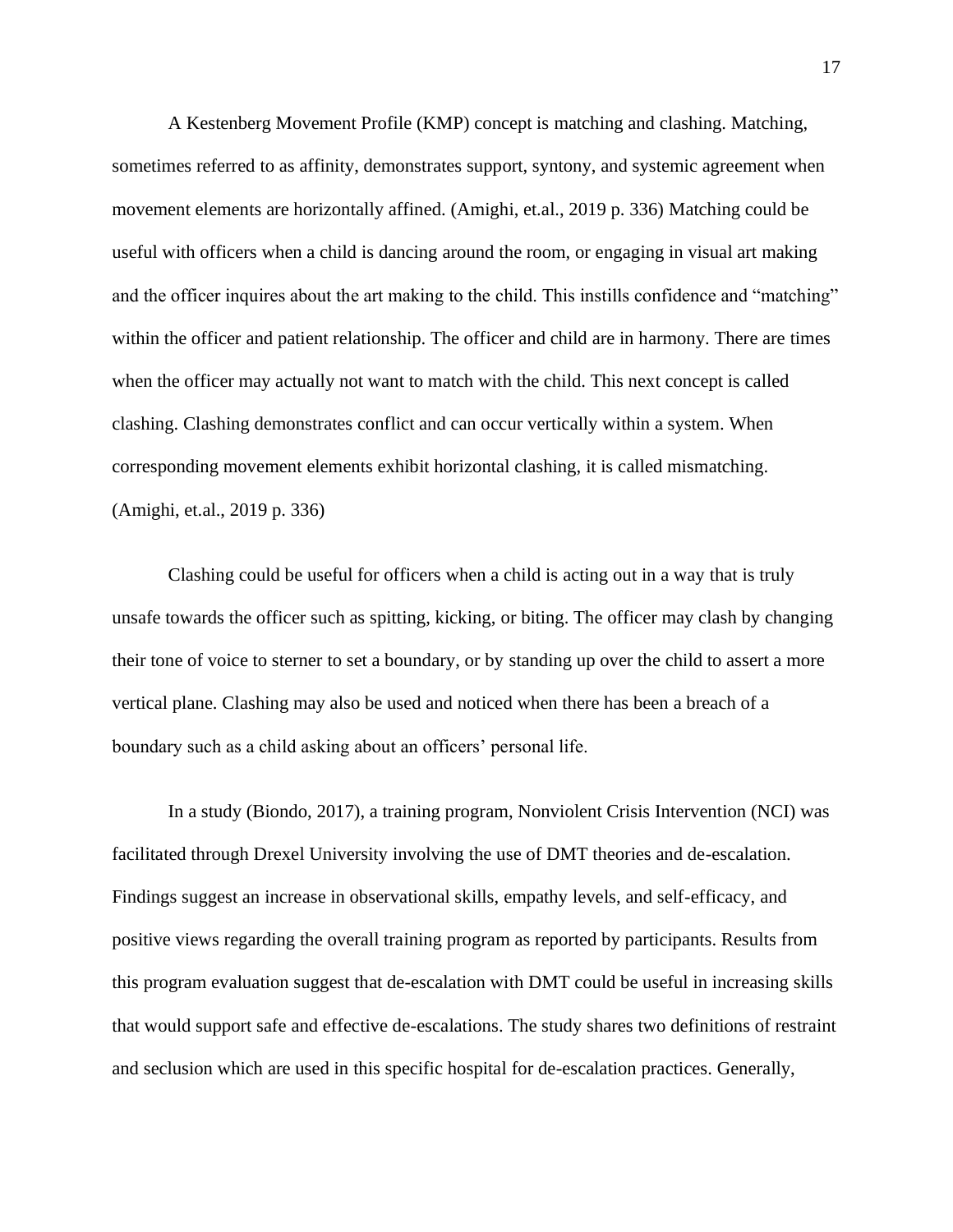seclusion can be defined as a period of time controlled by staff that a patient spends alone in a locked room. Restraint is the use of mechanical or physical holding in order to immobilize a patient. (Biondo, 2017) Typically, seclusion is used as a measure before restraining as it is least restrictive for the patient.

A description of the NCI training is below:

The NCI training model aims to decrease physical and emotional risks for both staff and patients. The program ''combines innovative concepts regarding violent behavior into an educational system that gives staff at all knowledge and experience levels easy-to-understand models to use when confronted with anxious, hostile, or violent behaviors." The NCI model emphasizes early verbal and non-verbal interventions aimed at identification and prevention of potentially dangerous situations prior to the point of escalation. In addition to training in such preventative work, NCI also trains participants in physical interventions, which are practiced through role-playing and experiential learning activities. (Biondo, 2017)

With this implemented training, significant decrease in restraints was noted in the psychiatric department. Though the study did not formally mention public safety officers, it could be implied that the term "staff" encompassed this role into the study.

Observational skills were another dynamic noted throughout the literature:

Prior to the point of escalation, movement observation skills can be useful in the detection of indicators that may lead to escalation. There was noted different degrees of aggression ranging from low levels to higher levels regarding the assessment and management of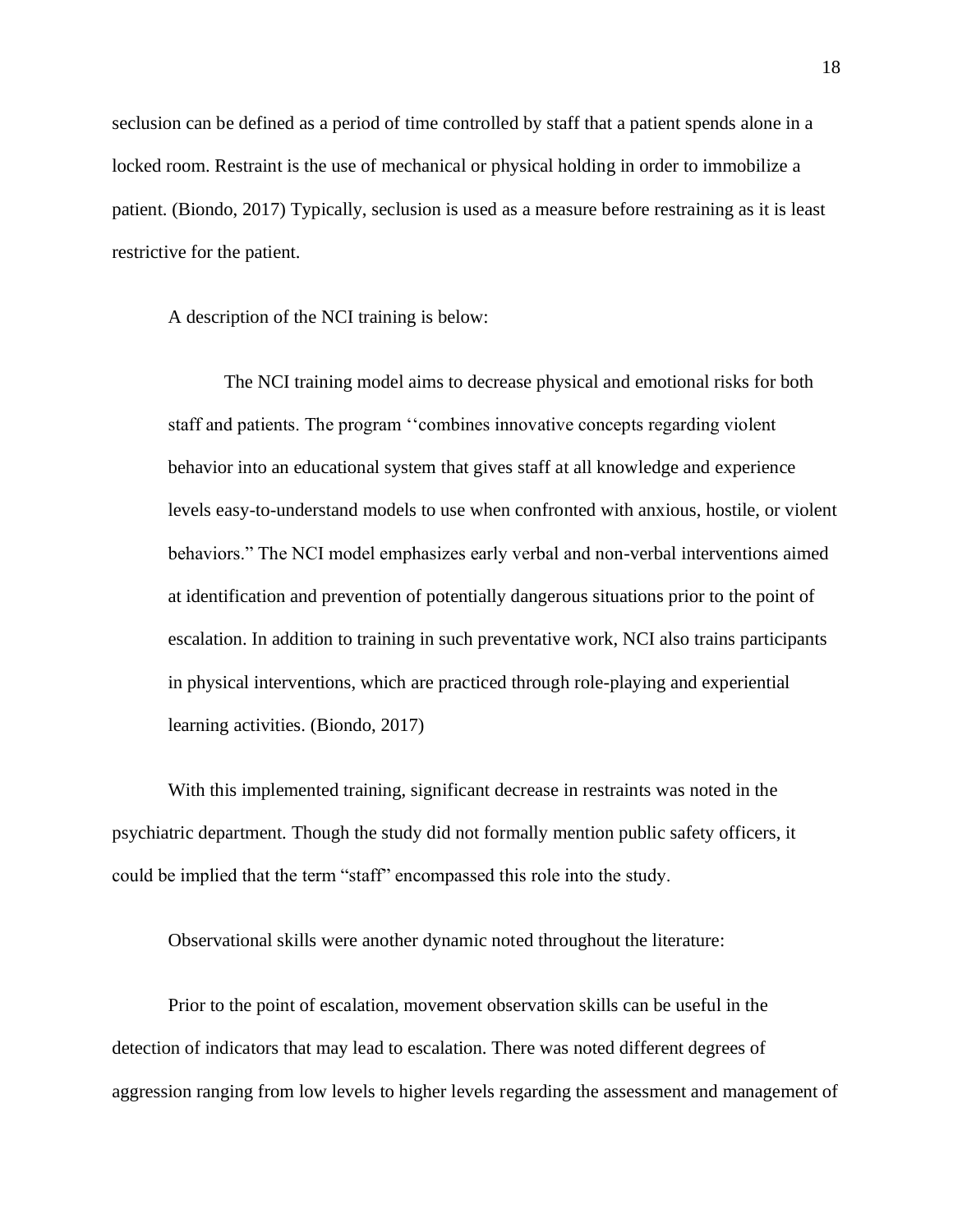violent patients. Early recognition of the degree of aggression present can allow for staff members to respond accordingly. Dulicai (1973) recorded movement observations she made of patients in a psychiatric setting over a 14-month period in order to track behavior patterns of these patients ( $N = 42$ ). In this preliminary study, an emphasis was placed on movement observation and how observed movement related to a patient's behavior. DMT concepts of body attitude, Laban Movement Analysis Effort elements, use of space, and posture/gesture combination were utilized in the study. Dulicai (1973) was able to categorize her patients into three groups according to movement Effort preferences. She noted that patients who were referred to the ward for aggressive tendencies had minimal changes in flow, with a preference for bound flow, and also a preference for increasing pressure. She concluded that using observation skills could support the anticipation of violence or escalation. DMT sessions led by Dulicai (1973) for the staff members included working on heightening observation skills in order to track the behavior changes in patients. This structure can be recreated and taught to staff members at psychiatric hospitals to help them decipher precursors to aggression in order to support deescalation of patients.

Though this study was conducted in a psychiatric ward, similar principles could be relayed to the emergency department. Simply through teaching observational DMT skills to public safety officers could change the relationship and behaviors of pediatric psychiatric patients behavior in the emergency department.

#### Discussion

Recommendations developed from the literature were that public safety officers' body language has an effect on pediatric psychiatric patients' behavior in the emergency department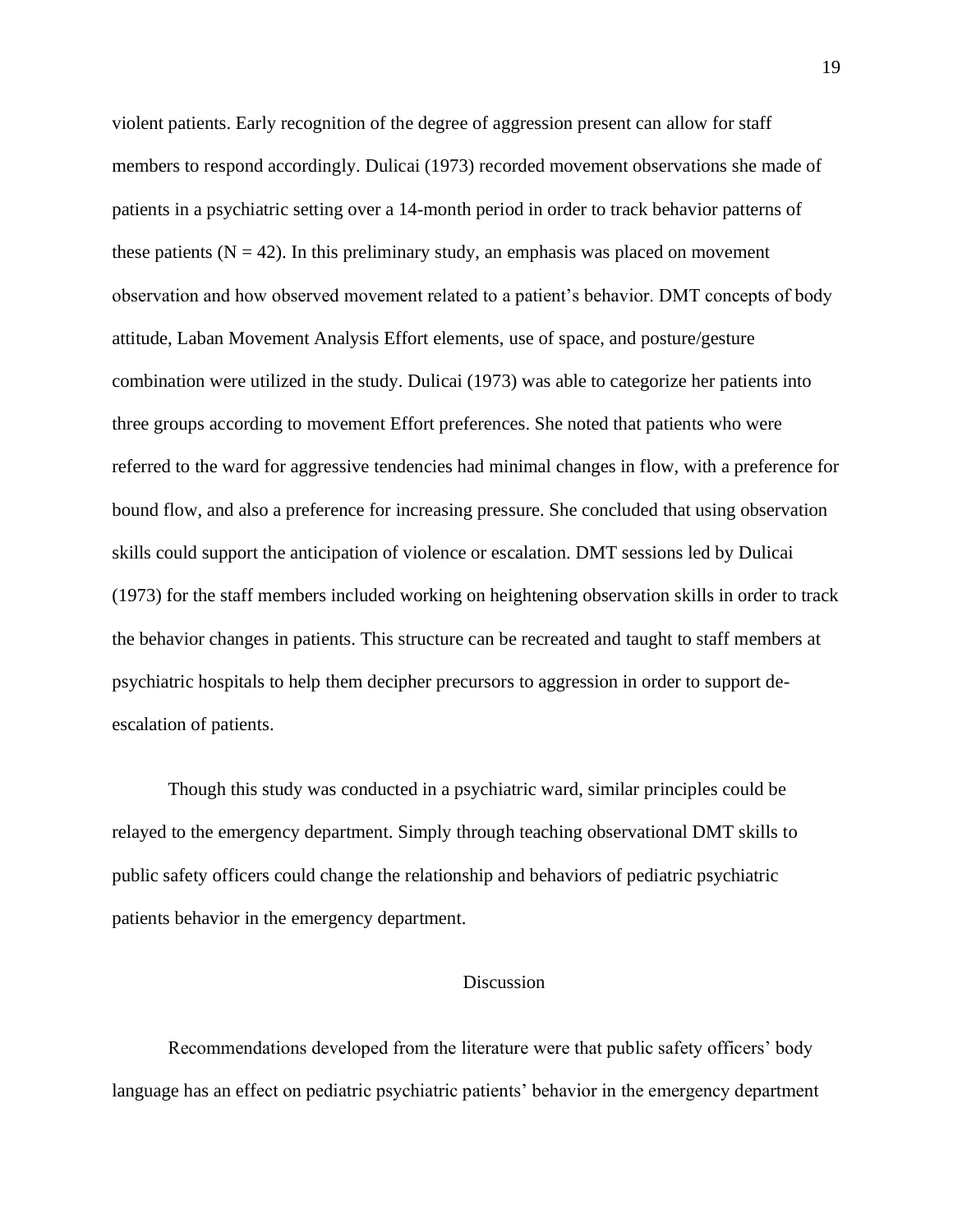using specifically research from Biondo (2017) and Wright &Wheatcroft (2017). By bringing awareness to open and closed non-verbal stances, vertical planes, matching and clashing, it could be concluded that building a stronger rapport with officers and patients begins with the body. Shared kinesthetic empathy is an important factor that I believe could be more widespread knowledge when working with this population. Recommendations for further research would be to include statistics of restraints and hospitalized pediatric patients from outside of the United States as well as restraint practices in other countries. Another recommendation could be if gender plays a role in how a child attunes to a public safety officer as well as past experience with law enforcement in a child's life and the Adverse Childhood Experience (ACE's) score could affect this outcome. A further recommendation would be a four-hour training for public safety led by a dually certified child life specialist and dance movement therapist on how body presence impacts pediatric psychiatric patients' behavior in the emergency department as stated in Biondo (2017).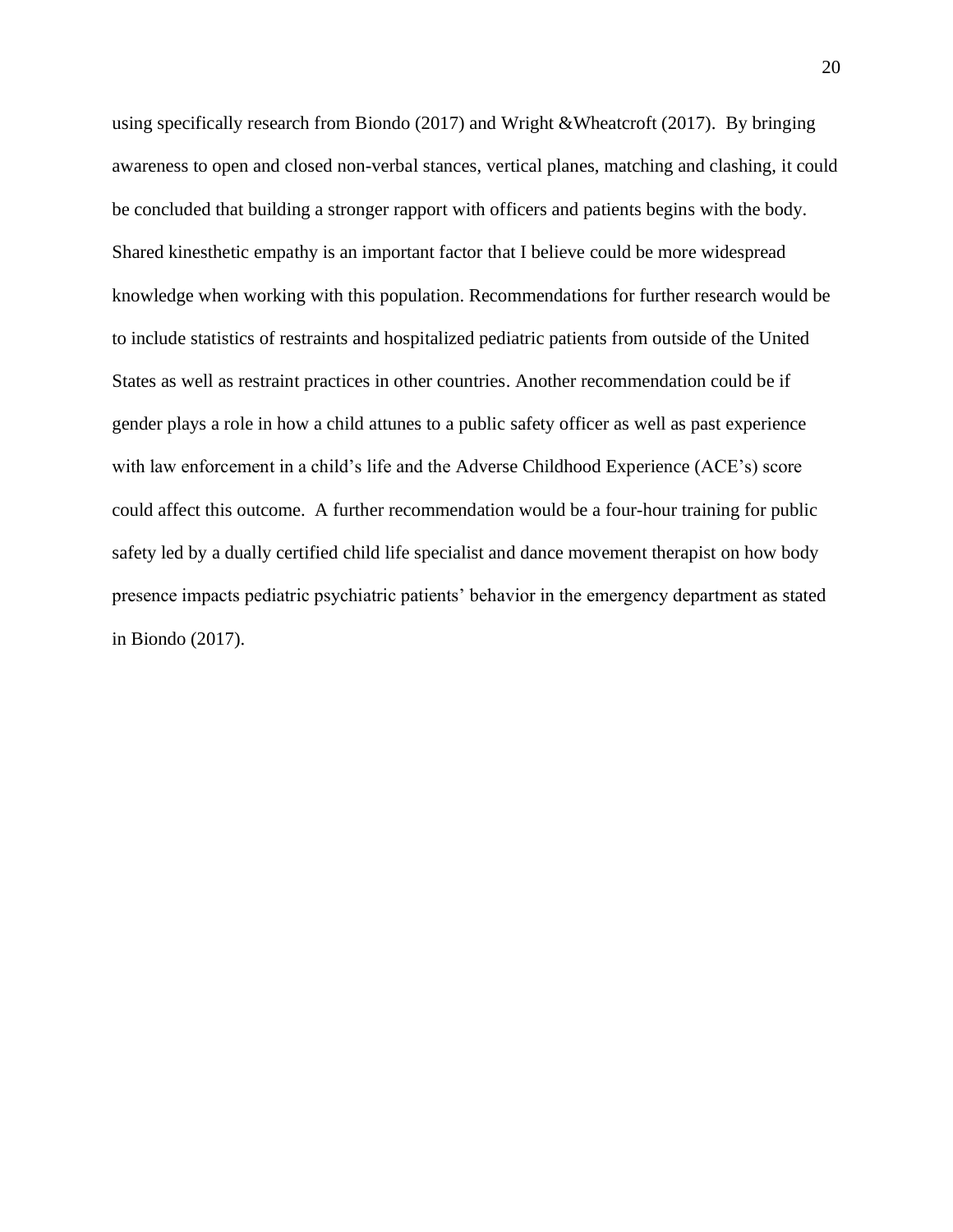#### **References**

- American Dance Therapy Association. (2022*). What is dance/movement therapy*? Retrieved from http://www.adta.org/Default.aspx?pageId=378213
- Amighi, J. K., Loman, S., & Sossin, K. M. (2018). *The meaning of movement: Developmental and clinical perspectives of the Kestenberg Movement Profile*. Routledge.
- Bartenieff, I., and Lewis, D. (1980). *Body Movement: Coping with the Environment.* New York, NY: Gordon and Breach Science Publishers.
- Betty, A. (2013). Taming Tidal Waves: A Dance/Movement Therapy Approach to Supporting Emotion Regulation in Maltreated Children. American Journal of Dance Therapy, 35(1), 39-59.<http://dx.doi.org/10.1007/s10465-013-9152-3>
- Biondo, J. (2017). De-escalation with Dance/Movement Therapy: A Program Evaluation. American Journal of Dance Therapy, 39(2), 209-225. [http://dx.doi.org/10.1007/s10465-](http://dx.doi.org/10.1007/s10465-017-9261-5) [017-9261-5](http://dx.doi.org/10.1007/s10465-017-9261-5)
- Bryan, C. (2020, June 8). *Police don't make most black students feel safer, survey shows*. Chalkbeat. Retrieved February 14, 2022, from https://www.chalkbeat.org/2020/6/8/21284538/police-security-guards-schools-blackwhite-students-racism
- Calkins, S. D., Smith, C. L., Gill, K. L., & Johnson, M. C. (2001). Maternal interactive style across contexts: Relations to emotional, behavioral and physiological regulation during toddlerhood. *Social Development*, *7*(3), 350–369. https://doi.org/10.1111/1467- 9507.00072
- Centers for Disease Control and Prevention. (2022, February 24). *Pediatric emergency department visits associated with mental health conditions before and during the*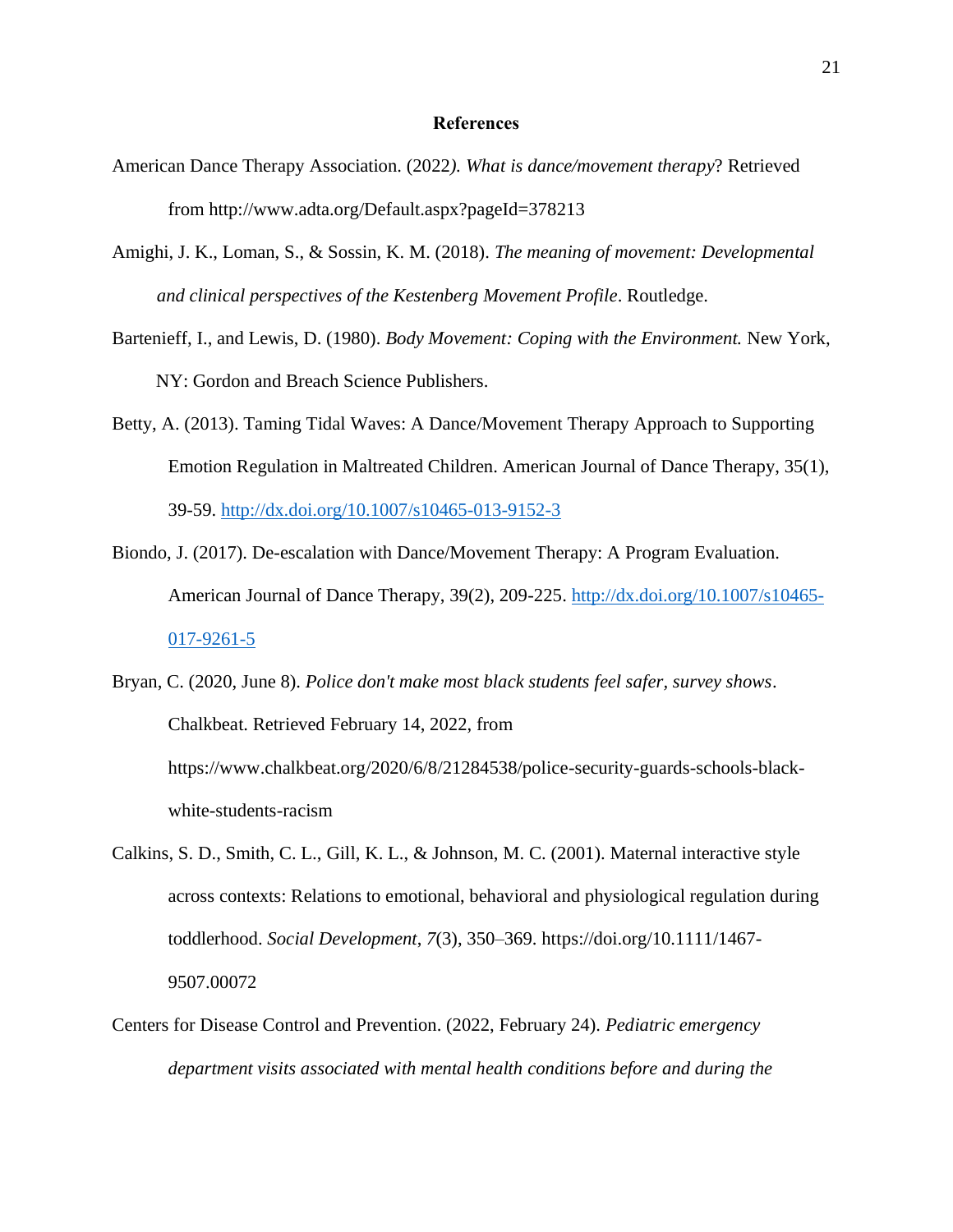*COVID-19 pandemic - United States, January 2019–January 2022*. Centers for Disease Control and Prevention. Retrieved February 28, 2022, from https://www.cdc.gov/mmwr/volumes/71/wr/mm7108e2.htm?s\_cid=mm7108e2\_w

- Davis, M. (1970). "Effort-shape analysis: evaluation of its logic and consistency and its systematic use in research," in *Four Adaptations of Effort Theory in Research and Teaching*, eds I. Bartenieff, M. Davis, and F. Paulay (New York, NY: Dance Notation Bureau), 29–41.
- Dulicai, Dianne. Journal of the Bronx State Hospital Vol. 1, Iss. 4, (Oct 1973 Dec 1973): 150- 154
- Fabes, R. A., Leonard, S. A., Kupanoff, K., & Martin, C. L. (2001). Parental coping with children's negative emotions: Relations with children's emotional and social responding. *Child Development, 72*(3), 907–920. [https://doi.org/10.1111/1467-](https://psycnet.apa.org/doi/10.1111/1467-8624.00323) [8624.00323](https://psycnet.apa.org/doi/10.1111/1467-8624.00323)
- Fernandez, A., Gindt, M., Babe, P. *et al.* Mental health-related visits in a pediatric emergency department during the COVID-19 pandemic. *Emergency Medicine* **14,** 64 (2021). <https://doi.org/10.1186/s12245-021-00387-0>
- Gross, J. J; Thompson, R. A. In Handbook of emotion regulation, 3-24; 2007.
- (March 6, 2019. (n.d.). *What does your policing body language say about you?* What Does Your Policing Body Language Say About You? | Wilfrid Laurier University. Retrieved February 14, 2022, from https://online.wlu.ca/news/2016/10/18/what-does-your-policing-bodylanguage-say-about-you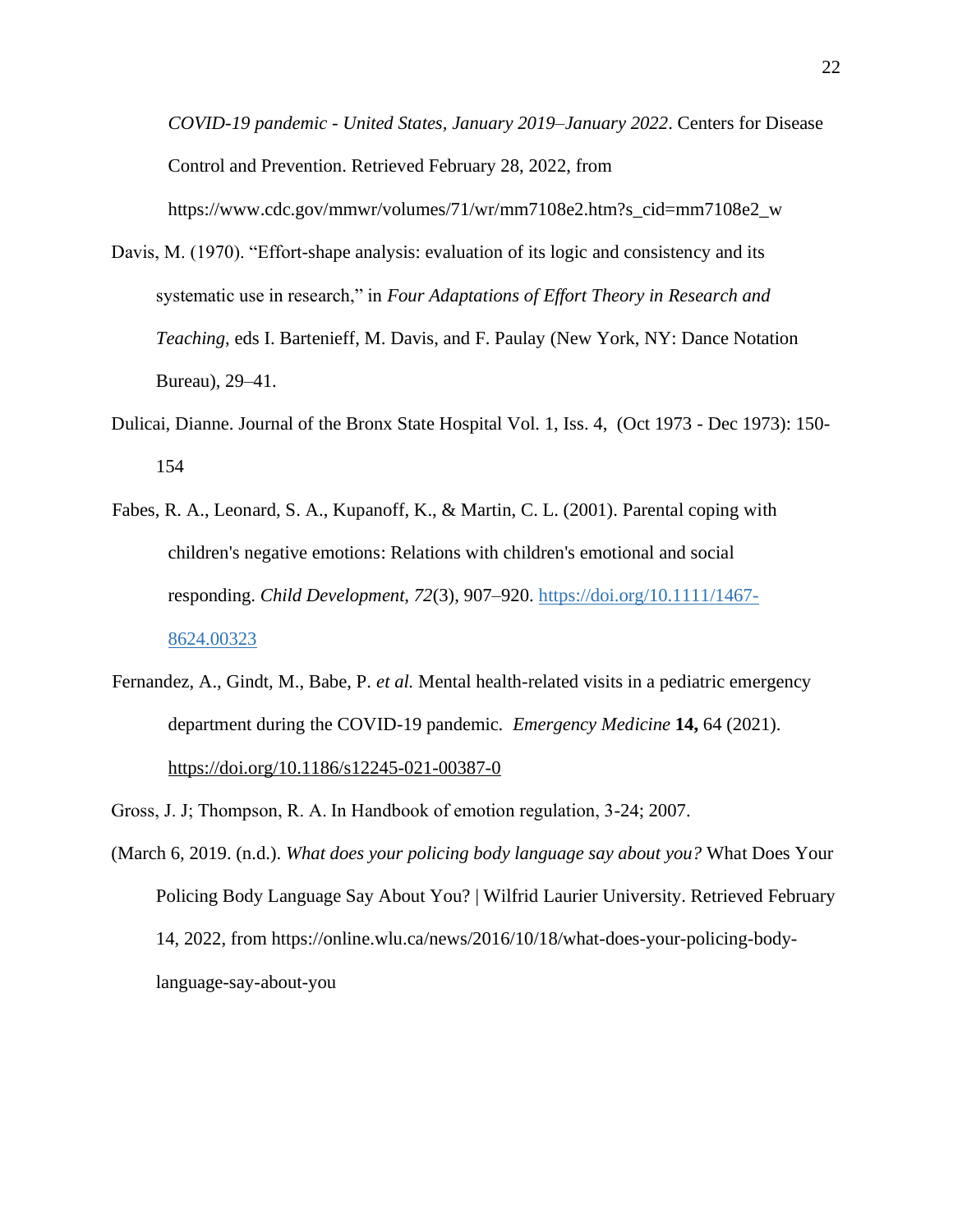Maughan, A., & Cicchetti, D. (2002). Impact of child maltreatment and interadult violence on children's emotion regulation abilities and socioemotional adjustment. *Child development*, *73*(5), 1525–1542.<https://doi.org/10.1111/1467-8624.00488>

Mehrabian, A. (1971). *Silent messages*. Wadsworth Publishing Company.

- Schore A. N. (2002). Dysregulation of the right brain: a fundamental mechanism of traumatic attachment and the psychopathogenesis of posttraumatic stress disorder. *The Australian and New Zealand journal of psychiatry*, *36*(1), 9–30. [https://doi.org/10.1046/j.1440-](https://doi.org/10.1046/j.1440-1614.2002.00996.x) [1614.2002.00996.x](https://doi.org/10.1046/j.1440-1614.2002.00996.x)
- Shields, A., & Cicchetti, D. (1998). Reactive Aggression among Maltreated Children: The Contributions of Attention and Emotion Dysregulation. Journal of Clinical Child Psychology, 27, 381-395. [https://doi.org/10.1207/s15374424jccp2704\\_2](https://doi.org/10.1207/s15374424jccp2704_2) Social Development Vol. 7, Iss. 3, (1998): 350-369
- Otu, N. (2015). *Decoding nonverbal communication in law enforcement.* Salus Journal, 3(2), 1– 16.<https://search.informit.org/doi/10.3316/informit.264350093655814>
- Patel, D.S. (2015). Body Language: An Effective Communication Tool*. IUP Journal of English Studies,* 9, 90.
- Pogge DL, Pappalardo S, Buccolo M, Harvey PD. Prevalence and precursors of the use of restraint and seclusion in a private psychiatric hospital: comparison of child and adolescent patients. Adm Policy Mental Health. 2013 May;40(3):224-31. doi: 10.1007/s10488-011- 0396-2. PMID: 22194033.
- Ravi, P., & Vethabothagam*,* H. S. (2021). Significance of Non-Verbal Communication in Effective Healthcare Management. *Telecom Business Review,* 14(1), 35–41.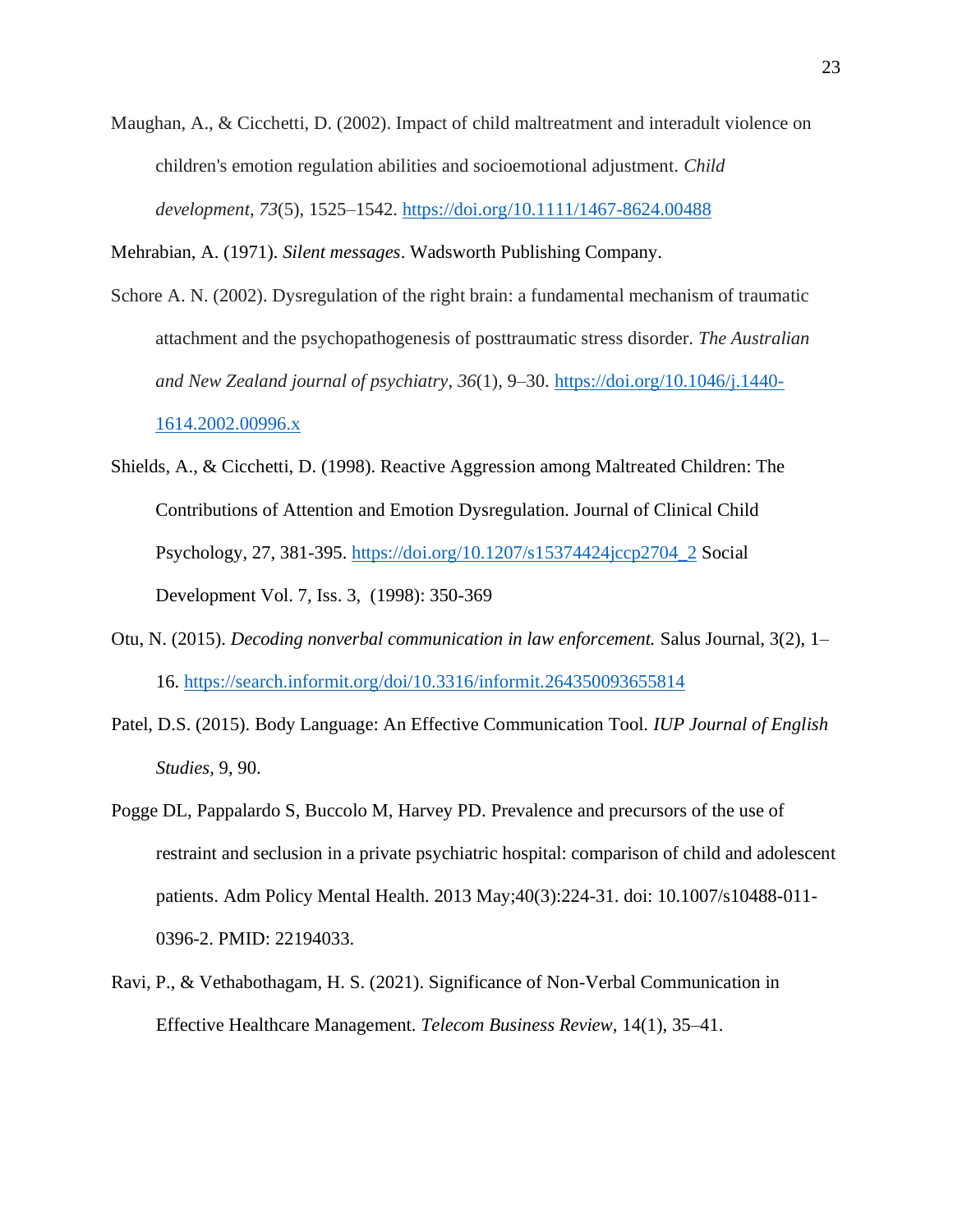- Ressler, A. & Kleinman, S. (2018). McBride, H. & Kwee, J. (Eds). Bringing the Body Back into Body Image: Body Centered Perspectives on Eating Disorders. In Embodiment and Eating Disorders, Theory, Research, Prevention and Treatment (pp. 328-341). New York, Routledge
- Sarla, Gurmeet. (2020). Non-verbal Communication: Be Kind with What You Wordlessly Say. 8-11.
- Staff, C. "The 15 Most Common Types of Hospital Security Officer Training." *Campus Safety Magazine*, Campus Safety , 18 Jan. 2019, https://www.campussafetymagazine.com/hospital/the-15-most-common-types-of-trainingfor-hospital-security-officers/.
- Studd, K. A., and Cox, L. L. (2013). *Everybody is a Body.* Indianapolis: Dog Ear Publishing.
- Subramani, R. (2010). Insight through Body Language and Non-verbal Communication References In Tirukkural. *Language in India,* 10(2), 261–271
- Tizard, B., & Rees, J. (1975). The effect of early institutional rearing on the behaviour problems and affectional relationships of four-year-old children. *Child Psychology & Psychiatry & Allied Disciplines, 16*(1), 61–73. [https://doi.org/10.1111/j.1469-7610.1975.tb01872.x](https://psycnet.apa.org/doi/10.1111/j.1469-7610.1975.tb01872.x)
- Thompson, R. A. (1994). Emotion regulation: A theme in search of a definition. In N.A. Fox (Ed.), *The development of emotion regulation: Biological and behavioral considerations* (Vol. 59(2, 3), pp. 25-52). Monographs of the Society for Research in Child Development.
- Wright, C., & Wheatcroft, J. M. (2017). Police officers' beliefs about, and use of, cues to deception. Journal of Investigative Psychology & Offender Profiling, 14(3), 307–319.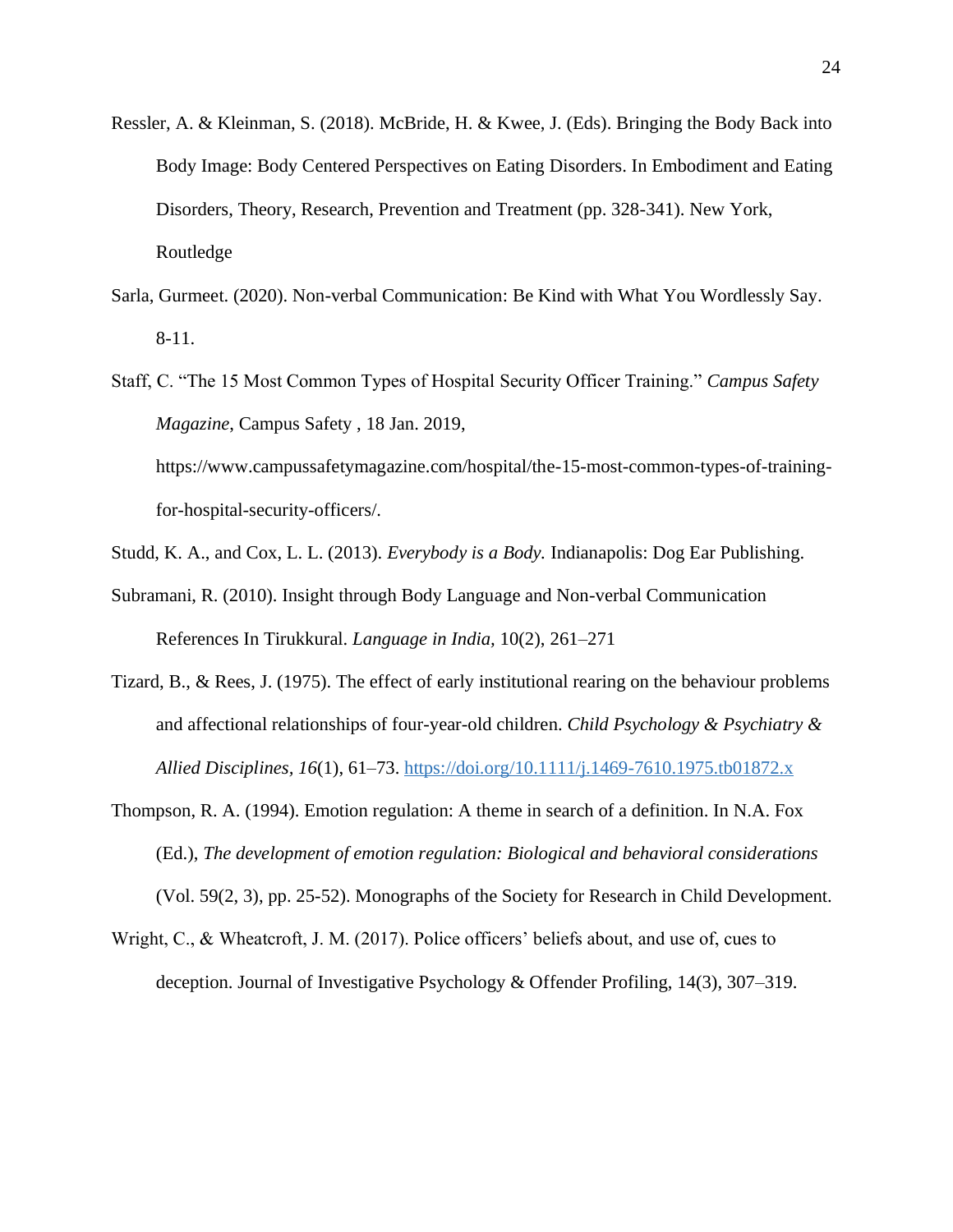Wu, C. (Executive Producer). (2019). Nervous system overwhelm: notice the signs, polyvagal theory basics, and 12 tools towards healing trauma, depression, shut down, and overwhelm (No. 92) [Audio podcast episode]. In The Embody Podcast. Embody Your Nature LLC. https://candicewu.com/